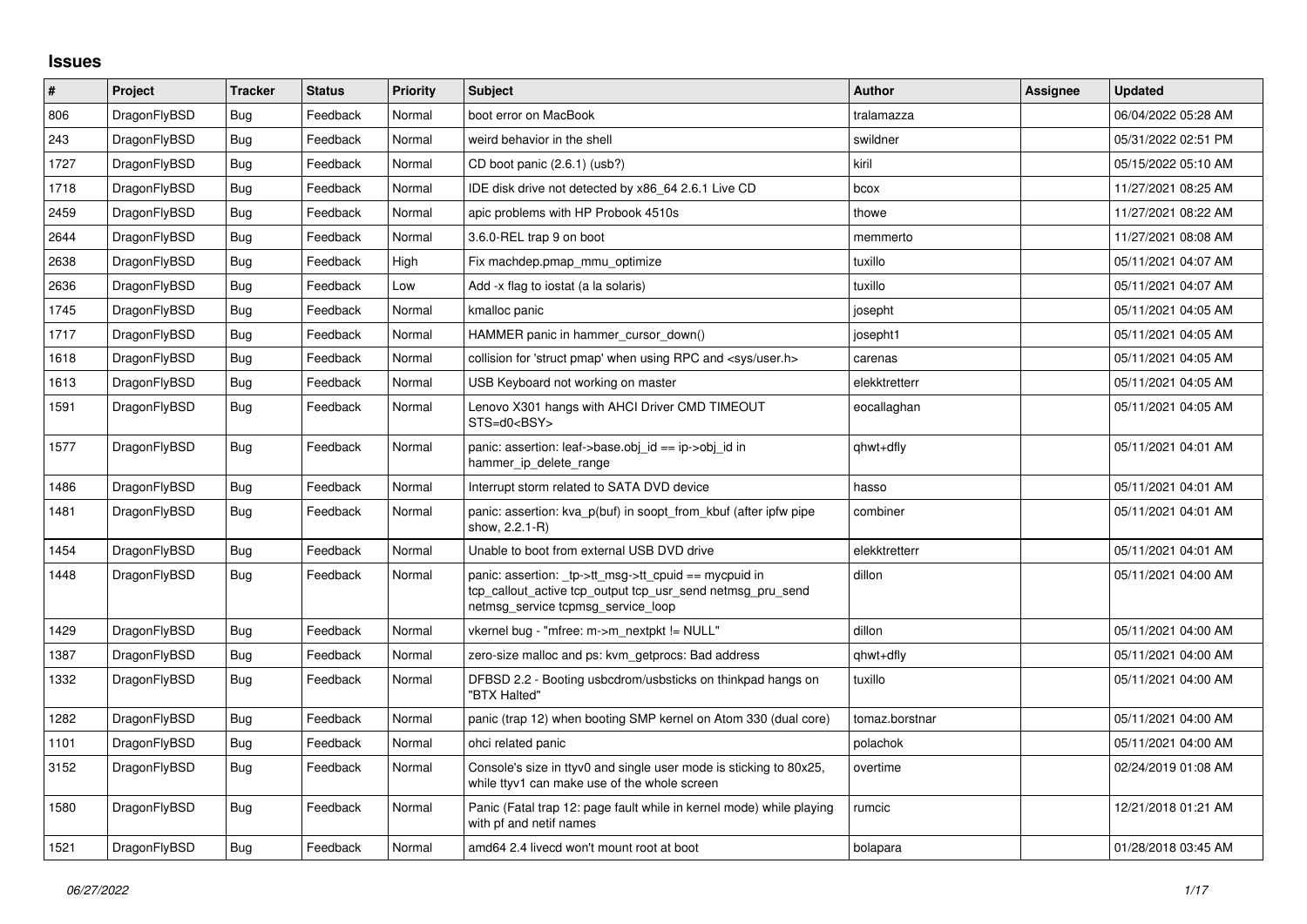| $\pmb{\#}$ | Project      | <b>Tracker</b> | <b>Status</b> | <b>Priority</b> | <b>Subject</b>                                                                  | Author            | <b>Assignee</b> | <b>Updated</b>      |
|------------|--------------|----------------|---------------|-----------------|---------------------------------------------------------------------------------|-------------------|-----------------|---------------------|
| 2958       | DragonFlyBSD | <b>Bug</b>     | Feedback      | Normal          | Hammer FS dies during pruning after massive write load                          | neilb             |                 | 10/11/2016 04:20 AM |
| 2957       | DragonFlyBSD | Bug            | Feedback      | Normal          | swapoff -a followed by swapon -a doesn't give your swap back                    | neilb             |                 | 10/09/2016 04:17 AM |
| 1672       | DragonFlyBSD | Bug            | Feedback      | Normal          | panic (trap 12) around btree_search() in 2.4.1-RELEASE                          | floid             |                 | 01/19/2015 03:36 AM |
| 1560       | DragonFlyBSD | Bug            | Feedback      | Normal          | Unable to modify partition table on ThinkPad T61p during install                | rehsack           |                 | 01/15/2015 08:57 AM |
| 979        | DragonFlyBSD | Bug            | Feedback      | Normal          | Failure-prone USB mass storage (SB600? msdosfs? CAM?)                           | floid             |                 | 01/15/2015 08:38 AM |
| 846        | DragonFlyBSD | Bug            | Feedback      | Normal          | USB bugs:usb mouse can't used!                                                  | frankning         |                 | 01/15/2015 08:36 AM |
| 1456       | DragonFlyBSD | Bug            | Feedback      | Normal          | Microsoft wireless desktop problems                                             | elekktretterr     |                 | 01/15/2015 08:34 AM |
| 2617       | DragonFlyBSD | Bug            | Feedback      | Normal          | Possible issue with wireless mouse on 3.6 release                               | FilippoMo         |                 | 01/14/2015 03:42 PM |
| 1592       | DragonFlyBSD | Bug            | Feedback      | Normal          | AcpiOSUnmapMemory: Warning, deallocation did not track<br>allocation.           | eocallaghan       |                 | 06/02/2014 07:45 AM |
| 1330       | DragonFlyBSD | <b>Bug</b>     | Feedback      | Normal          | Hammer, usb disk, SYNCHRONIZE CACHE failure                                     | josepht           |                 | 06/02/2014 04:56 AM |
| 570        | DragonFlyBSD | Bug            | Feedback      | Normal          | 1.8.x: ACPI problems                                                            | qhwt+dfly         |                 | 06/02/2014 03:45 AM |
| 285        | DragonFlyBSD | Bug            | Feedback      | Low             | interrupt latency with re without ip address configured                         | thomas.nikolajsen |                 | 02/20/2014 10:30 AM |
| 2556       | DragonFlyBSD | <b>Bug</b>     | Feedback      | Normal          | DragonFly v3.5.0.81.gd3479 - Process signal weirdness                           | tuxillo           |                 | 12/17/2013 03:48 PM |
| 1824       | DragonFlyBSD | Bug            | Feedback      | Normal          | kernel panic, x86, 2.7.3.859.ge5104                                             | akirchhoff135014  |                 | 03/10/2013 07:49 AM |
| 1668       | DragonFlyBSD | Bug            | Feedback      | Normal          | Power button not working                                                        | elekktretterr     |                 | 03/10/2013 06:22 AM |
| 1250       | DragonFlyBSD | Bug            | Feedback      | Normal          | Panic upon plugging an USB flash drive into the machine                         | rumcic            |                 | 03/10/2013 05:17 AM |
| 1249       | DragonFlyBSD | Bug            | Feedback      | Normal          | panic: ffs_vfree: freeing free inode                                            | rumcic            |                 | 03/10/2013 05:13 AM |
| 1489       | DragonFlyBSD | Bug            | Feedback      | Normal          | panic: ufs dirbad: bad dir                                                      | rumcic            |                 | 03/10/2013 04:34 AM |
| 1563       | DragonFlyBSD | Bug            | Feedback      | Normal          | reset(1) doesn't reset terminal to the defaults                                 | hasso             |                 | 03/10/2013 04:17 AM |
| 1144       | DragonFlyBSD | Bug            | Feedback      | Normal          | Incorrect clock under KVM                                                       | msylvan           |                 | 03/09/2013 01:17 PM |
| 2288       | DragonFlyBSD | Bug            | Feedback      | Normal          | Random IO performance loss introduced since January 1st                         | lentferj          |                 | 01/23/2013 04:21 PM |
| 2396       | DragonFlyBSD | Bug            | Feedback      | High            | Latest 3.1 development version core dumps while destroying master<br><b>PFS</b> | sgeorge           |                 | 01/23/2013 04:10 PM |
| 2347       | DragonFlyBSD | Bug            | Feedback      | High            | Hammer PFSes destroy does not give back full space allocated to<br><b>PFS</b>   | sgeorge           |                 | 07/19/2012 01:11 AM |
| 2090       | DragonFlyBSD | <b>Bug</b>     | Feedback      | Normal          | snd_hda does not support headphone automute                                     | justin            |                 | 03/29/2012 08:03 PM |
| 1860       | DragonFlyBSD | Bug            | Feedback      | Normal          | Panic while creating UFS fs on vn(4) for initrd                                 | matthias          |                 | 02/29/2012 07:16 AM |
| 2081       | DragonFlyBSD | Bug            | Feedback      | Normal          | Panic on device "detach" / "failure"                                            | vsrinivas         |                 | 02/29/2012 07:11 AM |
| 2100       | DragonFlyBSD | <b>Bug</b>     | Feedback      | Normal          | devfs related panic                                                             | sepherosa         | alexh           | 07/10/2011 02:29 PM |
| 1127       | DragonFlyBSD | Bug            | Feedback      | Low             | cdrom drive not detected                                                        | tgr               | corecode        | 01/15/2015 08:55 AM |
| 1831       | DragonFlyBSD | Bug            | Feedback      | High            | HAMMER "malloc limit exceeded" panic                                            | eocallaghan       | dillon          | 06/04/2022 04:38 AM |
| 1411       | DragonFlyBSD | Bug            | Feedback      | Normal          | Burning doesn't work with ahci(4)                                               | hasso             | dillon          | 05/11/2021 04:00 AM |
| 2037       | DragonFlyBSD | <b>Bug</b>     | Feedback      | Normal          | Panic Bad link elm while building packages                                      | ftigeot           | dillon          | 04/21/2011 07:20 AM |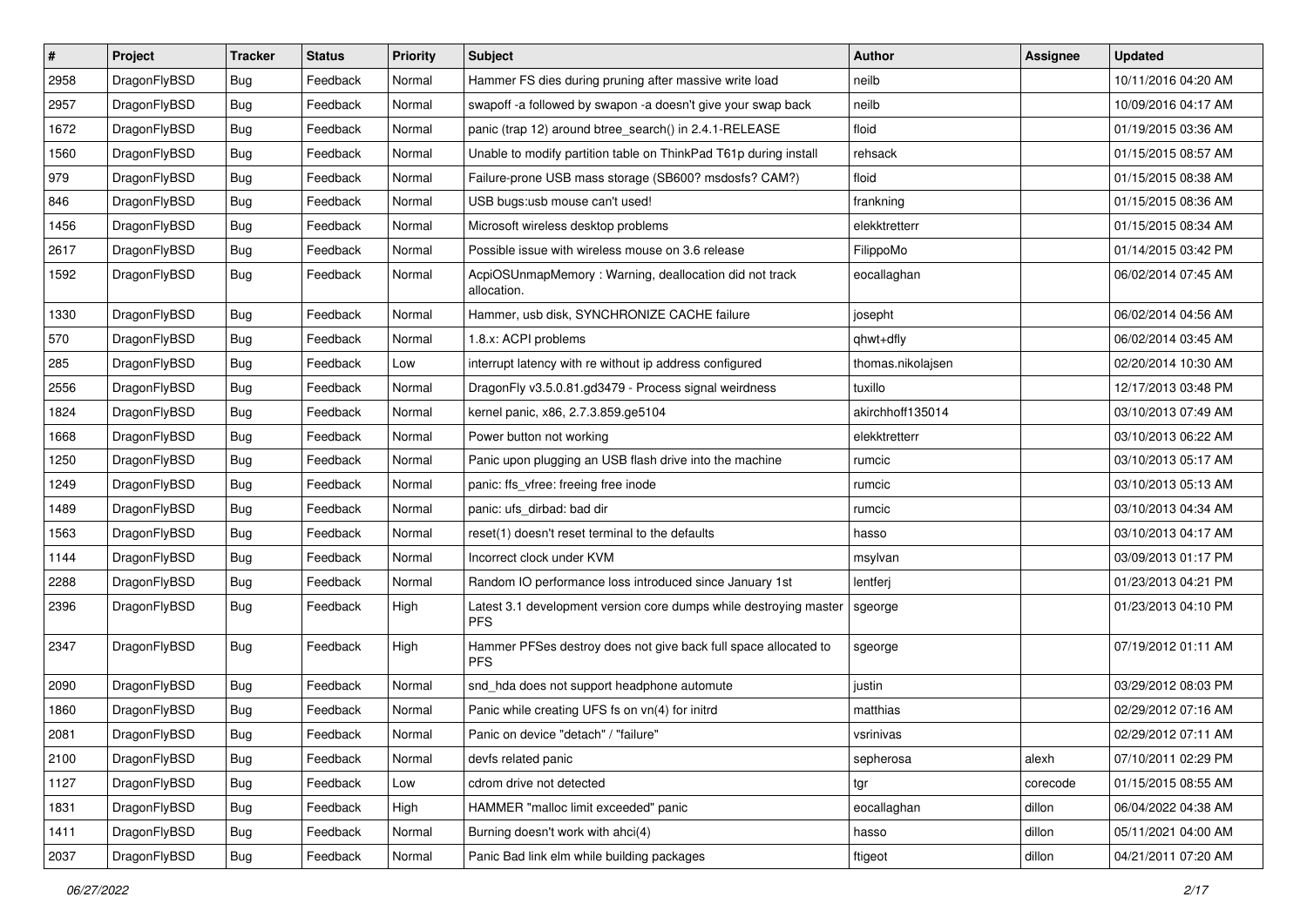| $\pmb{\#}$ | Project      | <b>Tracker</b> | <b>Status</b> | <b>Priority</b> | <b>Subject</b>                                                                                            | <b>Author</b>    | <b>Assignee</b> | <b>Updated</b>      |
|------------|--------------|----------------|---------------|-----------------|-----------------------------------------------------------------------------------------------------------|------------------|-----------------|---------------------|
| 1593       | DragonFlyBSD | Bug            | Feedback      | Normal          | panic: assertion: ccb == ap->ap_err_ccb in ahci_put_err_ccb                                               | ftigeot          | ftigeot         | 05/15/2022 05:09 AM |
| 385        | DragonFlyBSD | Bug            | Feedback      | Low             | Mail archive address removal                                                                              | justin           | justin          | 03/09/2013 11:24 AM |
| 1397       | DragonFlyBSD | Bug            | Feedback      | Normal          | jobs -I output inconsistency when called from script                                                      | Anonymous        | tuxillo         | 05/15/2022 05:07 AM |
| 2721       | DragonFlyBSD | Submit         | Feedback      | Low             | Some few zalloc calls to objcache ones replacements                                                       | dclink           | tuxillo         | 05/11/2021 04:08 AM |
| 2717       | DragonFlyBSD | Submit         | Feedback      | Normal          | Out of range numeric handling                                                                             | dclink           | tuxillo         | 05/11/2021 04:08 AM |
| 1428       | DragonFlyBSD | Bug            | Feedback      | Low             | POSIX.1e implementation is too old                                                                        | hasso            | tuxillo         | 05/11/2021 04:00 AM |
| 1587       | DragonFlyBSD | Bug            | Feedback      | Normal          | can't gdb across fork                                                                                     | corecode         | tuxillo         | 05/11/2021 03:54 AM |
| 1287       | DragonFlyBSD | Bug            | Feedback      | Normal          | altg configuration doesn't work                                                                           | corecode         | tuxillo         | 05/11/2021 03:51 AM |
| 911        | DragonFlyBSD | Bug            | Feedback      | Normal          | kldload/kernel linker can exceed malloc reserve and panic system                                          | corecode         | tuxillo         | 05/11/2021 03:51 AM |
| 901        | DragonFlyBSD | Bug            | Feedback      | Normal          | route show needs to get data from all cpus                                                                | corecode         | tuxillo         | 05/11/2021 03:50 AM |
| 847        | DragonFlyBSD | <b>Bug</b>     | Feedback      | Normal          | processes getting stuck on mount point                                                                    | corecode         | tuxillo         | 05/11/2021 03:50 AM |
| 2438       | DragonFlyBSD | Submit         | Feedback      | Normal          | <b>TRIM</b> fixes                                                                                         | Anonymous        | tuxillo         | 05/11/2021 03:45 AM |
| 3205       | DragonFlyBSD | Bug            | Feedback      | High            | Go compiler net test failing                                                                              | t dfbsd          | tuxillo         | 05/10/2021 02:45 AM |
| 1579       | DragonFlyBSD | Bug            | Feedback      | Normal          | dfly 2.4.1 does not like HP DL360G4p and Smart Array 6400 with<br>MSA <sub>20</sub>                       | tomaz.borstnar   | tuxillo         | 06/02/2014 02:44 PM |
| 293        | DragonFlyBSD | Bug            | Feedback      | Low             | Various updates to the handbook                                                                           | victor           | victor          | 03/10/2013 04:46 AM |
| 3317       | DragonFlyBSD | Bug            | In Progress   | Normal          | Network vtnet0 not working on Hetzner cloud                                                               | mneumann         |                 | 06/18/2022 03:55 AM |
| 2360       | DragonFlyBSD | Bug            | In Progress   | Normal          | Wishlist: virtio driver import                                                                            | vsrinivas        |                 | 06/04/2022 04:16 AM |
| 3310       | DragonFlyBSD | Bug            | In Progress   | Normal          | NVMM+QEMU fail to boot with UEFI: Mem Assist Failed<br>[gpa=0xfffffff0]                                   | liweitianux      |                 | 01/11/2022 03:22 PM |
| 1661       | DragonFlyBSD | Bug            | In Progress   | Normal          | panic on password entry mount smb filesystem                                                              | vsrinivas        |                 | 11/27/2021 08:29 AM |
| 2797       | DragonFlyBSD | Bug            | In Progress   | Low             | vkernels with & without machdep.pmap_mmu_optimize                                                         | yellowrabbit2010 |                 | 11/27/2021 08:06 AM |
| 3299       | DragonFlyBSD | Bug            | In Progress   | Normal          | DragonFlyBSD reports utterly wrong uptime (most of the time, right<br>after booting in)                   | adrian           |                 | 11/11/2021 01:43 PM |
| 1398       | DragonFlyBSD | Submit         | In Progress   | Normal          | hdestroy(3) restricts hash key to point to malloc'ed space                                                | Anonymous        |                 | 08/20/2021 04:06 PM |
| 3269       | DragonFlyBSD | Bug            | In Progress   | Normal          | Is double-buffer'd buf still required by HAMMER2 ?                                                        | tkusumi          |                 | 05/12/2021 04:09 PM |
| 3113       | DragonFlyBSD | Bug            | In Progress   | Urgent          | Booting vKernel fails due being out of swap space                                                         | tcullen          |                 | 05/11/2021 04:14 AM |
| 2414       | DragonFlyBSD | <b>Bug</b>     | In Progress   | Normal          | Lenovo S10 acpi freeze (not new)                                                                          | davshao          |                 | 05/11/2021 04:13 AM |
| 2631       | DragonFlyBSD | i Bug          | In Progress   | Low             | Verify library versioning current with full package build and switch it<br>on (after publishing packages) | tuxillo          |                 | 05/11/2021 04:06 AM |
| 2013       | DragonFlyBSD | Bug            | In Progress   | Normal          | oversized DMA request loop                                                                                | josepht          |                 | 05/11/2021 04:06 AM |
| 1749       | DragonFlyBSD | Bug            | In Progress   | Normal          | HAMMER fsstress panic in hammer_flush_inode_core<br>'ip->flush_state != HAMMER_FST_FLUSH'                 | vsrinivas        |                 | 05/11/2021 04:06 AM |
| 1744       | DragonFlyBSD | Bug            | In Progress   | Normal          | HAMMER fsstress panic in hammer_setup_child_callback                                                      | vsrinivas        |                 | 05/11/2021 04:05 AM |
| 1336       | DragonFlyBSD | Bug            | In Progress   | Normal          | Still looking for reports of missed directory entries w/ HAMMER                                           | dillon           |                 | 05/11/2021 04:00 AM |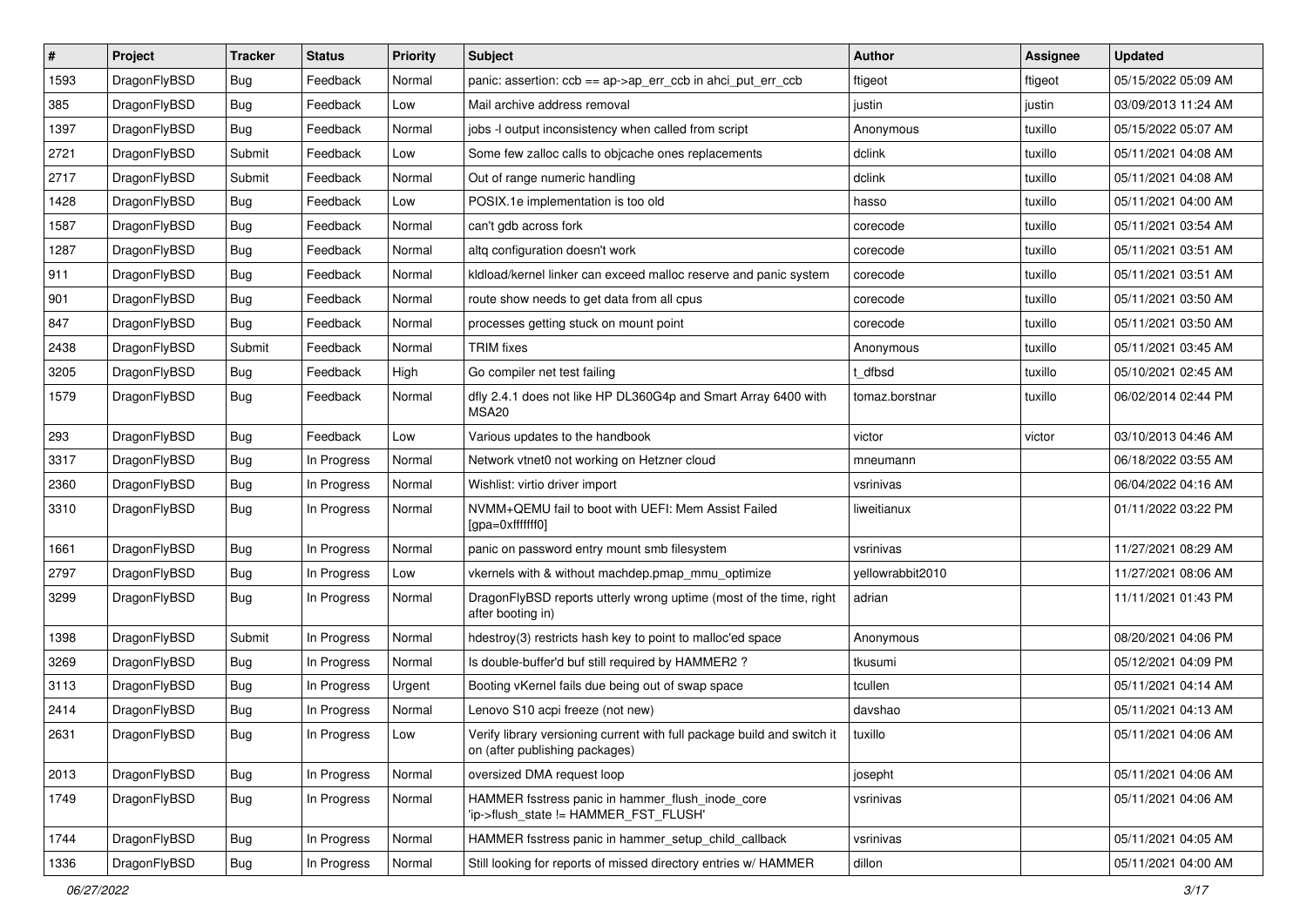| #    | Project      | <b>Tracker</b> | <b>Status</b> | <b>Priority</b> | <b>Subject</b>                                                                                         | <b>Author</b>      | Assignee  | <b>Updated</b>      |
|------|--------------|----------------|---------------|-----------------|--------------------------------------------------------------------------------------------------------|--------------------|-----------|---------------------|
| 1218 | DragonFlyBSD | <b>Bug</b>     | In Progress   | Normal          | panic: assertion: error == 0 in hammer_start_transaction                                               | rumcic             |           | 05/11/2021 04:00 AM |
| 1181 | DragonFlyBSD | Bug            | In Progress   | Normal          | ACX111 panic                                                                                           | elekktretterr      |           | 05/11/2021 04:00 AM |
| 1148 | DragonFlyBSD | Bug            | In Progress   | Low             | BCM4311 wireless network adapter detected but not functional                                           | archimedes.gaviola |           | 05/11/2021 04:00 AM |
| 604  | DragonFlyBSD | Bug            | In Progress   | Normal          | 1.8.1-RELEASE - clock runs fast on mainboard ASUS P5A-B                                                | yeti               |           | 05/11/2021 03:55 AM |
| 1368 | DragonFlyBSD | <b>Bug</b>     | In Progress   | Normal          | suspend signal race?                                                                                   | qhwt+dfly          |           | 05/11/2021 03:51 AM |
| 884  | DragonFlyBSD | <b>Bug</b>     | In Progress   | High            | Performance/memory problems under filesystem IO load                                                   | hasso              |           | 05/11/2021 03:50 AM |
| 3111 | DragonFlyBSD | <b>Bug</b>     | In Progress   | High            | Mouse lags every second heavily under X11                                                              | mneumann           |           | 12/12/2017 09:46 PM |
| 3011 | DragonFlyBSD | Bug            | In Progress   | Normal          | dragonfly/sys/dev/netif/re/re.c: suspicious code?                                                      | dcb                |           | 07/29/2017 01:26 AM |
| 3021 | DragonFlyBSD | <b>Bug</b>     | In Progress   | Normal          | sys/dev/drm/i915/i915_gem_stolen.c:115]: (error) Signed integer<br>overflow for expression '65535<<20' | dcb                |           | 04/11/2017 12:46 PM |
| 1307 | DragonFlyBSD | Bug            | In Progress   | Normal          | hammer tid -2 shows unexpected result                                                                  | corecode           |           | 10/18/2016 05:29 PM |
| 2731 | DragonFlyBSD | <b>Bug</b>     | In Progress   | Normal          | Screen full of random colors when starting Xorg with Intel Haswell<br>HD Graphics P4600                | jkatzmaier         |           | 11/12/2014 04:08 PM |
| 1502 | DragonFlyBSD | Bug            | In Progress   | Normal          | Lock while deleting files from nohistory HAMMER directories                                            | hasso              |           | 03/10/2013 04:28 AM |
| 725  | DragonFlyBSD | <b>Bug</b>     | In Progress   | Low             | 'make distribution' fails w/'ro' /usr/obj                                                              | c.turner           |           | 03/09/2013 01:01 PM |
| 331  | DragonFlyBSD | <b>Bug</b>     | In Progress   | Normal          | ftpsesame (aka Bridging S01E03)                                                                        | bastyaelvtars      |           | 03/09/2013 12:28 PM |
| 2499 | DragonFlyBSD | <b>Bug</b>     | In Progress   | Urgent          | DRAGONFLY 3 2 lockd not responding correctly                                                           | Nerzhul            |           | 01/22/2013 12:47 PM |
| 2296 | DragonFlyBSD | Bug            | In Progress   | High            | panic: assertion "m->wire count > 0" failed                                                            | thomas.nikolajsen  |           | 08/30/2012 06:09 AM |
| 2351 | DragonFlyBSD | <b>Bug</b>     | In Progress   | Normal          | DFBSD v3.1.0.579.g44ccf - Stuck during startup, random freezes                                         | tuxillo            |           | 04/24/2012 08:21 AM |
| 2345 | DragonFlyBSD | <b>Bug</b>     | In Progress   | Normal          | DFBSD v3.1.0.457.gd679f - NFS panic on diskless station                                                | tuxillo            |           | 04/07/2012 05:22 PM |
| 1669 | DragonFlyBSD | <b>Bug</b>     | In Progress   | Normal          | Drive wont open using button                                                                           | elekktretterr      |           | 02/29/2012 12:05 PM |
| 2282 | DragonFlyBSD | <b>Bug</b>     | In Progress   | Normal          | gdb segfaults with certain corefiles                                                                   | tuxillo            |           | 01/18/2012 04:40 PM |
| 2353 | DragonFlyBSD | Bug            | In Progress   | Normal          | panic: assertion "gd->gd_spinlocks_wr == 0" failed in<br>bsd4_schedulerclock                           | jaydg              | alexh     | 11/28/2012 01:57 AM |
| 2819 | DragonFlyBSD | Bug            | In Progress   | Normal          | Random micro system freezes after a week of uptime                                                     | ftigeot            | dillon    | 08/16/2015 08:46 PM |
| 3031 | DragonFlyBSD | Submit         | In Progress   | Normal          | Update drm/radeon to Linux 4.7.10 as much as possible                                                  | davshao            | ftigeot   | 08/19/2021 12:33 PM |
| 2549 | DragonFlyBSD | <b>Bug</b>     | In Progress   | Normal          | netgraph7: Kernel page fault.                                                                          | russiane39         | nant      | 05/10/2013 11:20 PM |
| 168  | DragonFlyBSD | Bug            | In Progress   | Normal          | Livelocked limit engaged while trying to setup IPW wireless                                            | mschacht           | sepherosa | 05/11/2021 04:05 AM |
| 1302 | DragonFlyBSD | Bug            | In Progress   | Normal          | Checkpoint regression?                                                                                 | sjg                | sjg       | 07/10/2013 05:22 PM |
| 742  | DragonFlyBSD | Bug            | In Progress   | Normal          | umount problems with multiple mounts                                                                   | corecode           | tuxillo   | 06/25/2022 04:02 AM |
| 3318 | DragonFlyBSD | Bug            | In Progress   | Normal          | Segmenation fault when a process resumed with checkpt exits                                            | zabolekar          | tuxillo   | 06/18/2022 08:24 AM |
| 1921 | DragonFlyBSD | <b>Bug</b>     | In Progress   | Normal          | we miss mlockall                                                                                       | alexh              | tuxillo   | 06/18/2022 04:08 AM |
| 3160 | DragonFlyBSD | Submit         | In Progress   | Normal          | State the implementation difference in pkill/pgrep manual                                              | sevan              | tuxillo   | 06/03/2022 05:15 PM |
| 3028 | DragonFlyBSD | <b>Bug</b>     | In Progress   | Normal          | installer: confusion of set/get disk encryption passphrase dialogs                                     | liweitianux        | tuxillo   | 06/03/2022 05:13 PM |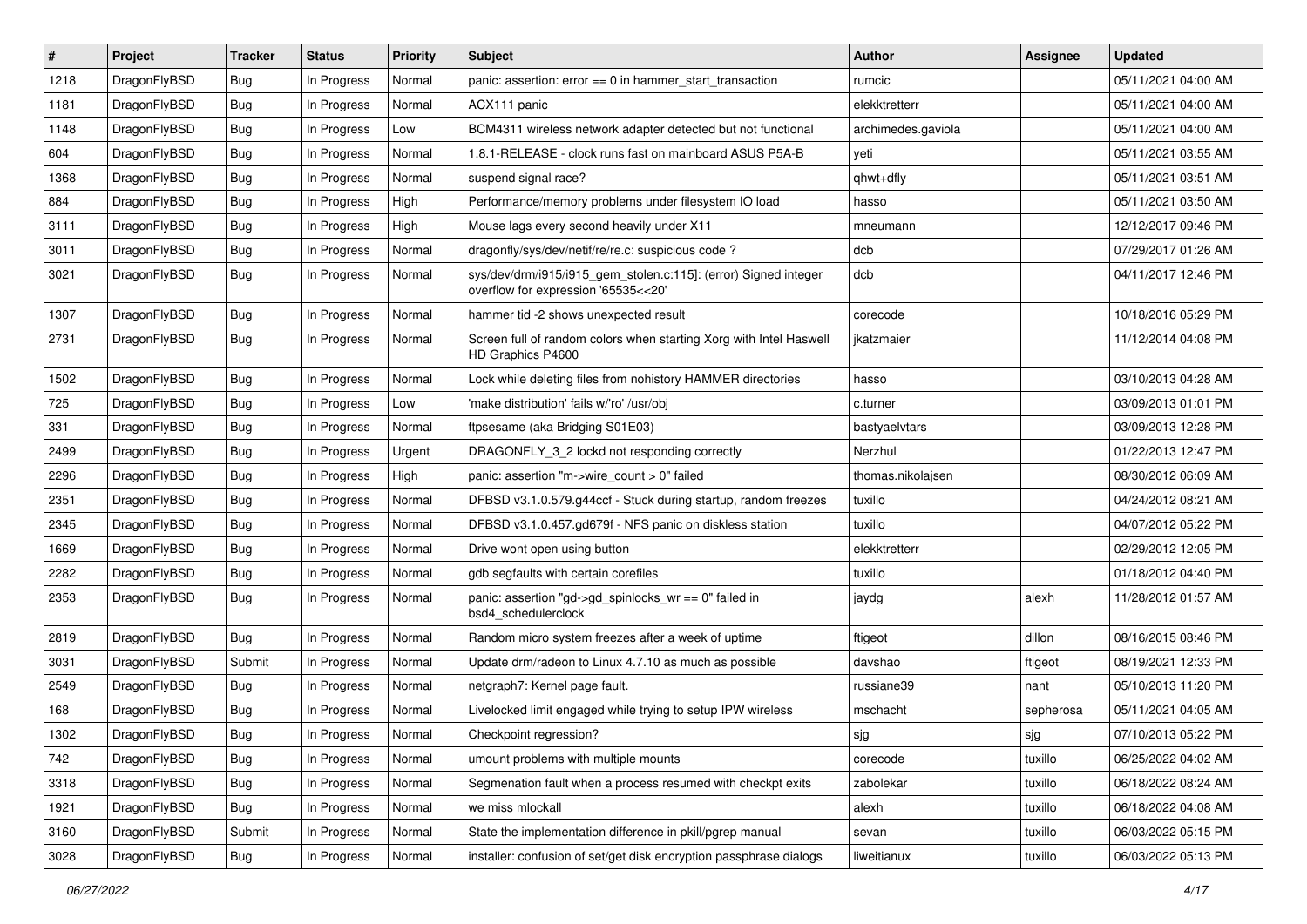| $\#$ | Project      | <b>Tracker</b> | <b>Status</b> | <b>Priority</b> | Subject                                                                                    | <b>Author</b>    | <b>Assignee</b> | <b>Updated</b>      |
|------|--------------|----------------|---------------|-----------------|--------------------------------------------------------------------------------------------|------------------|-----------------|---------------------|
| 1700 | DragonFlyBSD | Submit         | In Progress   | Normal          | skip boot2 menu on <enter></enter>                                                         | Johannes.Hofmann | tuxillo         | 05/15/2022 08:35 AM |
| 1819 | DragonFlyBSD | Bug            | In Progress   | Low             | truss - Major revamping task list                                                          | tuxillo          | tuxillo         | 11/27/2021 08:45 AM |
| 3295 | DragonFlyBSD | <b>Bug</b>     | In Progress   | Normal          | Adapt devel/libvirt for nvmm                                                               | tuxillo          | tuxillo         | 11/03/2021 04:56 PM |
| 3145 | DragonFlyBSD | Submit         | In Progress   | Normal          | Update libelf to FreeBSD 12 current and build as base library usable<br>by ports           | davshao          | tuxillo         | 08/20/2021 03:58 PM |
| 998  | DragonFlyBSD | Bug            | In Progress   | Normal          | Unconfiguring a vn while it is mounted                                                     | rumcic           | tuxillo         | 05/11/2021 04:00 AM |
| 1584 | DragonFlyBSD | Bug            | In Progress   | Normal          | can't use ssh from jail: debug1: read_passphrase: can't open<br>/dev/tty: Device busy      | corecode         | tuxillo         | 05/11/2021 03:53 AM |
| 1583 | DragonFlyBSD | Bug            | In Progress   | Normal          | panic: assertion: cursor->trans->sync_lock_refs > 0 in<br>hammer_recover_cursor            | corecode         | tuxillo         | 05/11/2021 03:53 AM |
| 1547 | DragonFlyBSD | <b>Bug</b>     | In Progress   | Normal          | disklabel64 automatic sizing                                                               | corecode         | tuxillo         | 05/11/2021 03:52 AM |
| 1528 | DragonFlyBSD | <b>Bug</b>     | In Progress   | Normal          | ktrace does not show proper return values for pipe(2)                                      | corecode         | tuxillo         | 05/11/2021 03:52 AM |
| 1475 | DragonFlyBSD | Bug            | In Progress   | Normal          | kernel blocks with low memory and syscons setting a high res mode<br>/ scrollback          | corecode         | tuxillo         | 05/11/2021 03:52 AM |
| 1469 | DragonFlyBSD | <b>Bug</b>     | In Progress   | Normal          | Hammer history security concern                                                            | corecode         | tuxillo         | 05/11/2021 03:52 AM |
| 1030 | DragonFlyBSD | <b>Bug</b>     | In Progress   | Normal          | msdosfs umount panic                                                                       | corecode         | tuxillo         | 05/11/2021 03:51 AM |
| 781  | DragonFlyBSD | <b>Bug</b>     | In Progress   | Normal          | fdisk uses wrong geometry on usb flash drives                                              | corecode         | tuxillo         | 05/11/2021 03:50 AM |
| 2358 | DragonFlyBSD | Bug            | In Progress   | Normal          | DFBSD v3.0.2.32.g928ca - panic: hammer: insufficient undo FIFO<br>space!                   | tuxillo          | tuxillo         | 05/10/2021 02:50 AM |
| 1390 | DragonFlyBSD | <b>Bug</b>     | In Progress   | Normal          | Use id_t type for {get,set}priority()                                                      | Anonymous        | tuxillo         | 07/05/2019 02:18 AM |
| 3089 | DragonFlyBSD | Bug            | In Progress   | Normal          | vtnet(4) - disable TCP checksum offload by default                                         | jlane            | vadaszi         | 05/11/2021 04:14 AM |
| 2391 | DragonFlyBSD | <b>Bug</b>     | In Progress   | Normal          | System lock with ahci and acpi enabled on ATI RS690 chipset with<br>SMB600 sata controller | jorisgio         | vadaszi         | 06/03/2015 03:51 PM |
| 3316 | DragonFlyBSD | Bug            | New           | Normal          | hammer2_dirent_create() allows creating >1 dirents with the same<br>name                   | tkusumi          |                 | 06/05/2022 12:35 PM |
| 2509 | DragonFlyBSD | <b>Bug</b>     | <b>New</b>    | Normal          | Redefinition of DIRBLKSIZ in restore(8)                                                    | swildner         |                 | 06/04/2022 04:40 AM |
| 3313 | DragonFlyBSD | <b>Bug</b>     | New           | Normal          | Can't boot from my live USB at all. The kernel loading process<br>hangs.                   | rempas           |                 | 06/03/2022 12:16 AM |
| 2498 | DragonFlyBSD | <b>Bug</b>     | New           | Normal          | DFBSD v3.2.2-RELEASE - LIST FIRST(&bp->b dep) == NULL"<br>failed in vfs vmio release       | tuxillo          |                 | 05/31/2022 04:09 PM |
| 2495 | DragonFlyBSD | <b>Bug</b>     | New           | High            | DFBSD v3.3.0.960.g553fe7 - ocnt != 0" failed in<br>prop_object_release                     | tuxillo          |                 | 05/31/2022 04:08 PM |
| 2122 | DragonFlyBSD | Submit         | New           | Normal          | [Review] Fixes to the VFS layer                                                            | ftigeot          |                 | 05/31/2022 03:25 PM |
| 2042 | DragonFlyBSD | <b>Bug</b>     | New           | Normal          | kernel panic, when run boot0cfg                                                            | sepherosa        |                 | 05/31/2022 03:01 PM |
| 1975 | DragonFlyBSD | <b>Bug</b>     | New           | Normal          | Applications seg fault in select() and poll()                                              | rumcic           |                 | 05/31/2022 02:58 PM |
| 1982 | DragonFlyBSD | <b>Bug</b>     | New           | Low             | There is no linuxulator on x86-64                                                          | herrgard         |                 | 05/31/2022 02:25 PM |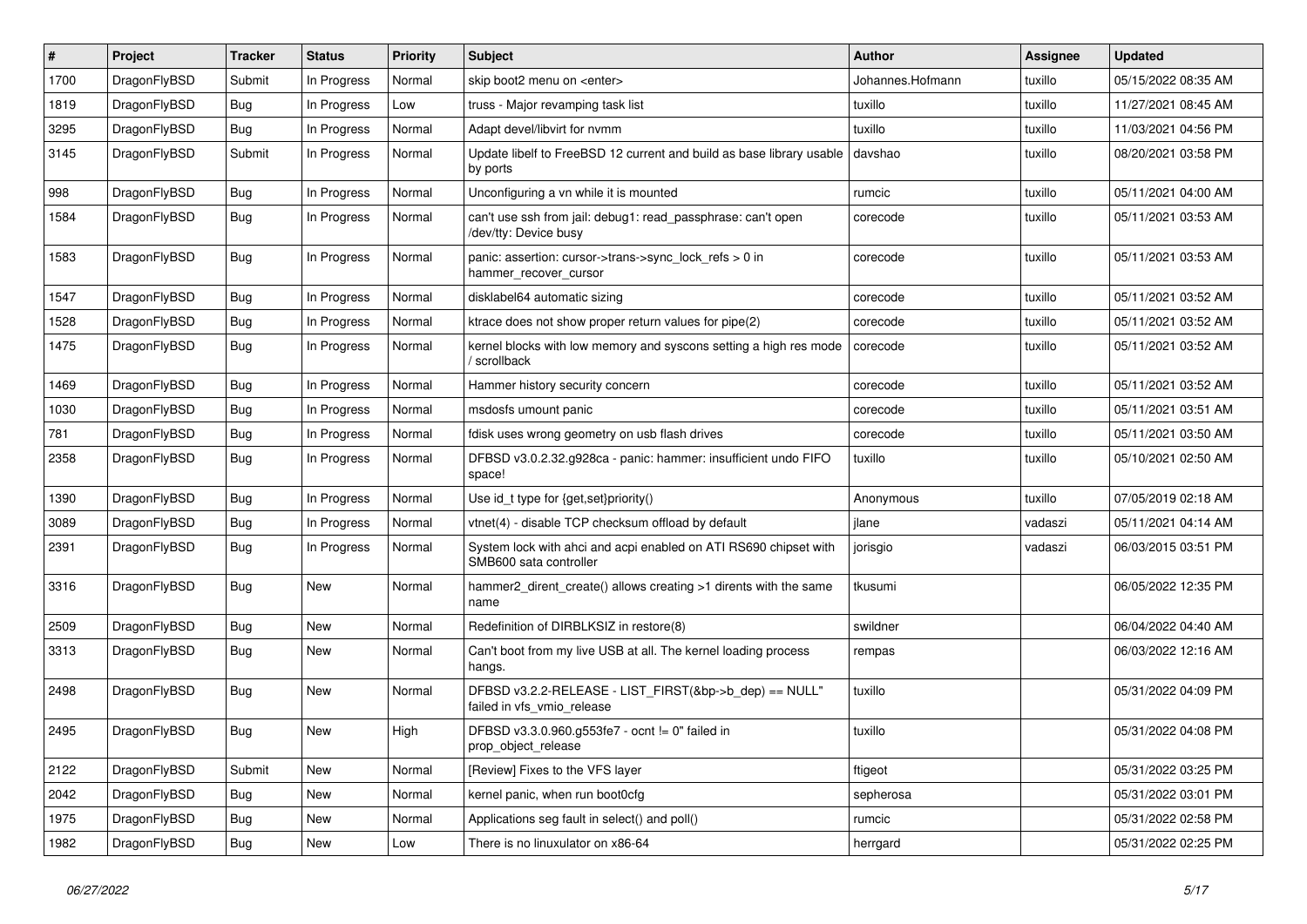| $\sharp$ | Project      | <b>Tracker</b> | <b>Status</b> | <b>Priority</b> | Subject                                                                                                   | Author          | Assignee | <b>Updated</b>      |
|----------|--------------|----------------|---------------|-----------------|-----------------------------------------------------------------------------------------------------------|-----------------|----------|---------------------|
| 1942     | DragonFlyBSD | Bug            | New           | Normal          | locking against myself in getcacheblk()?                                                                  | qhwt.dfly       |          | 05/31/2022 02:15 PM |
| 1899     | DragonFlyBSD | Bug            | New           | Normal          | Keyboard doesn't work                                                                                     | fransm          |          | 05/15/2022 03:32 PM |
| 3312     | DragonFlyBSD | Submit         | New           | Normal          | hammer2: redundant chain modify after chain creation                                                      | tkusumi         |          | 05/15/2022 01:35 PM |
| 1877     | DragonFlyBSD | Bug            | New           | Normal          | Freeze during 1st hammer cleanup after new install                                                        | elekktretterr   |          | 05/15/2022 11:43 AM |
| 1818     | DragonFlyBSD | Bug            | <b>New</b>    | Normal          | panic: Bad tailq NEXT (kqueue issue ?)                                                                    | ftigeot         |          | 05/15/2022 11:40 AM |
| 1836     | DragonFlyBSD | Bug            | <b>New</b>    | Normal          | Incorrect TCP checksum show up in tcpdump                                                                 | robgar1         |          | 05/15/2022 11:22 AM |
| 1826     | DragonFlyBSD | Bug            | New           | Normal          | panic during boot: assertion so->so_port  in tcp_input                                                    | ftigeot         |          | 05/15/2022 11:05 AM |
| 1774     | DragonFlyBSD | Bug            | <b>New</b>    | Normal          | New IP header cleanup branch available for testing                                                        | dillon          |          | 05/15/2022 10:59 AM |
| 3029     | DragonFlyBSD | <b>Bug</b>     | New           | Normal          | Running DflyBSD 4.8 on FreeBSD bhyve as a guest                                                           | iron            |          | 05/13/2022 04:33 AM |
| 3311     | DragonFlyBSD | <b>Bug</b>     | New           | Low             | TrueCrypt support may cause kernel crash                                                                  | arcade@b1t.name |          | 04/29/2022 06:19 AM |
| 3300     | DragonFlyBSD | <b>Bug</b>     | New           | Normal          | Running Xvnc from TigerVNC package through the INETD daemon<br>in TCP WAIT mode fails hard                | adrian          |          | 01/08/2022 04:25 AM |
| 3301     | DragonFlyBSD | <b>Bug</b>     | <b>New</b>    | Normal          | Gkrellm from the packages is not showing logged in users in main<br>window, logged in users always $== 0$ | adrian          |          | 01/08/2022 04:24 AM |
| 1947     | DragonFlyBSD | <b>Bug</b>     | New           | Low             | GA-880GM-UD2H (rev. 1.3) AHCI fails to detect disks at the end of<br>the RAID controller                  | eocallaghan     |          | 11/27/2021 08:46 AM |
| 1559     | DragonFlyBSD | <b>Bug</b>     | <b>New</b>    | Normal          | kernel trap                                                                                               | phma            |          | 11/27/2021 08:43 AM |
| 3302     | DragonFlyBSD | <b>Bug</b>     | <b>New</b>    | Normal          | Will not boot on System76 Lemur Pro (lemp10)                                                              | piecuch         |          | 11/03/2021 10:21 AM |
| 3298     | DragonFlyBSD | <b>Bug</b>     | New           | Normal          | Running "w" and having logged in via XDM through VNC, "w" prints<br>an extra error message                | piecuch         |          | 10/25/2021 09:16 AM |
| 3201     | DragonFlyBSD | Submit         | New           | Normal          | Fixes make search display                                                                                 | htse            |          | 08/20/2021 04:02 PM |
| 3189     | DragonFlyBSD | <b>Bug</b>     | New           | Normal          | Allow DragonFly Mail Agent to accept an alternate config via<br>command line switch                       | iang            |          | 08/16/2021 12:42 AM |
| 3278     | DragonFlyBSD | <b>Bug</b>     | New           | Normal          | Second screen image is distorted                                                                          | arcade@b1t.name |          | 07/10/2021 03:36 AM |
| 3276     | DragonFlyBSD | Submit         | New           | Normal          | Add option controlling whether gpt expand expands the last partition<br>(needs testing)                   | falsifian       |          | 07/10/2021 03:35 AM |
| 3280     | DragonFlyBSD | Bug            | <b>New</b>    | Normal          | KMS console and i915(4) not working in 6.0                                                                | cmusser         |          | 07/10/2021 03:35 AM |
| 3282     | DragonFlyBSD | <b>Bug</b>     | New           | Normal          | unexpected errno value from fopen()                                                                       | bhaible         |          | 07/10/2021 03:34 AM |
| 3283     | DragonFlyBSD | <b>Bug</b>     | New           | Normal          | mknodat() cannot create FIFOs                                                                             | bhaible         |          | 07/10/2021 03:34 AM |
| 3284     | DragonFlyBSD | <b>Bug</b>     | <b>New</b>    | Normal          | Wrong towlower() result for U+038A                                                                        | bhaible         |          | 07/10/2021 03:34 AM |
| 3281     | DragonFlyBSD | <b>Bug</b>     | New           | Normal          | Crash after leaving unattended for a while                                                                | bhaible         |          | 07/10/2021 03:32 AM |
| 2806     | DragonFlyBSD | Bug            | New           | Normal          | failed to configure a link-local address on ath0 (errno = $22$ )                                          | Chingyuan       |          | 05/25/2021 01:00 AM |
| 2917     | DragonFlyBSD | <b>Bug</b>     | New           | Normal          | da8: reading primary partition table: error accessing offset<br>000000000000 for 512                      | liweitianux     |          | 05/11/2021 08:43 PM |
| 3101     | DragonFlyBSD | <b>Bug</b>     | New           | Low             | PFI CGI install not working in dragonflybsd 5.0.1 USB install                                             | bnegre82        |          | 05/11/2021 04:14 AM |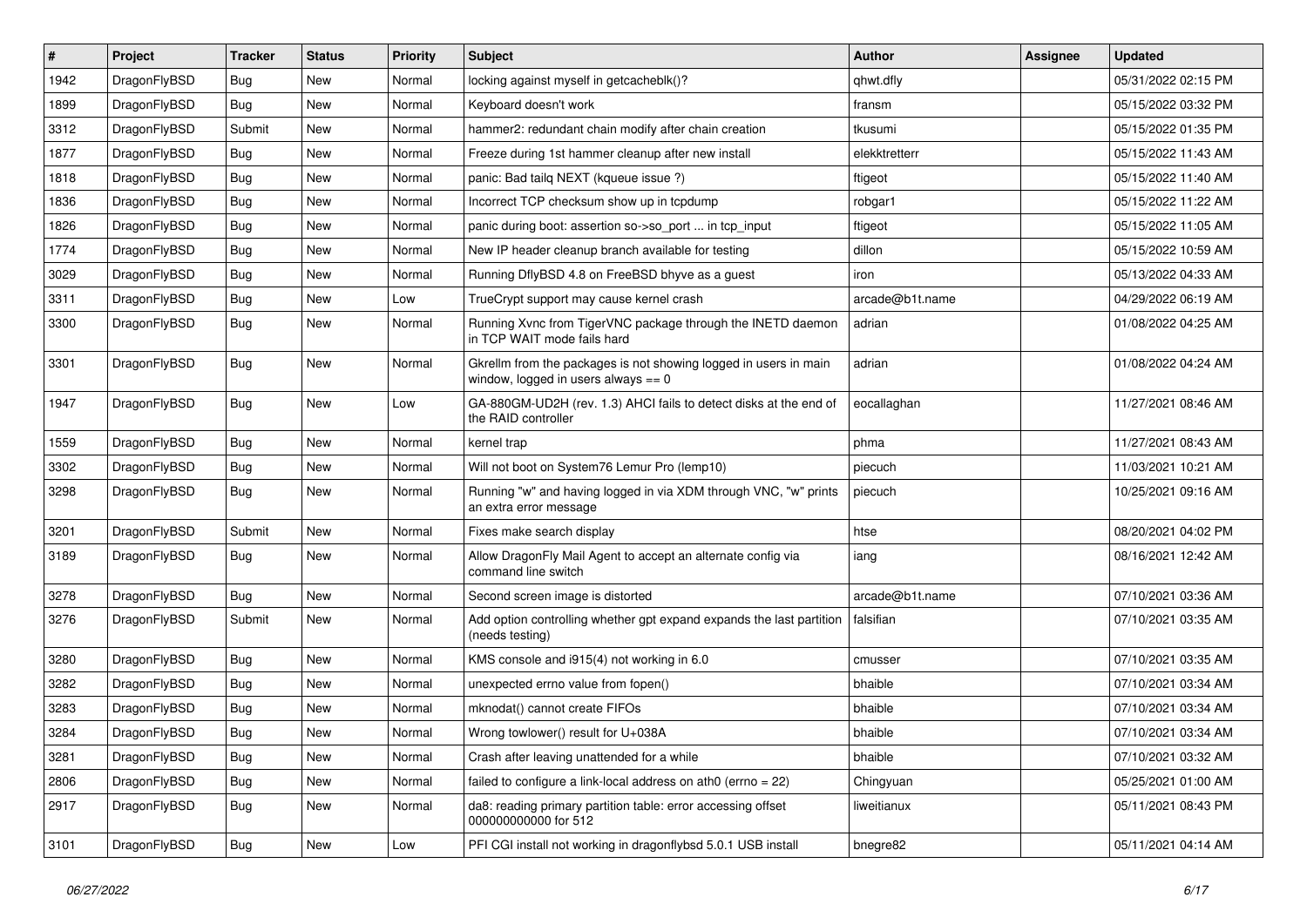| $\sharp$ | Project      | <b>Tracker</b> | <b>Status</b> | <b>Priority</b> | Subject                                                                                                              | <b>Author</b>     | Assignee | <b>Updated</b>      |
|----------|--------------|----------------|---------------|-----------------|----------------------------------------------------------------------------------------------------------------------|-------------------|----------|---------------------|
| 2921     | DragonFlyBSD | Submit         | <b>New</b>    | Normal          | Allow moused to accept userland mouse events                                                                         | tautolog          |          | 05/11/2021 04:08 AM |
| 1192     | DragonFlyBSD | Submit         | New           | Normal          | KKASSERTs in sys/kern/uipc_{msg,socket}.c are too strict                                                             | rumcic            |          | 05/11/2021 04:07 AM |
| 2852     | DragonFlyBSD | <b>Bug</b>     | New           | Normal          | Hammer File System - hangs on undo during system boot / mount -<br>will not recover on DragonFlyBSD newer than 3.6.0 | abale             |          | 05/11/2021 04:07 AM |
| 2675     | DragonFlyBSD | <b>Bug</b>     | <b>New</b>    | Low             | Ultimate N WiFi Link 5300 get iwn_intr: fatal firmware error on 5GHz                                                 | revuwa            |          | 05/11/2021 04:07 AM |
| 1313     | DragonFlyBSD | <b>Bug</b>     | <b>New</b>    | Low             | Signal code in kernel needs major overhaul (signal queues,<br>si code, si addr)                                      | hasso             |          | 05/11/2021 04:00 AM |
| 2808     | DragonFlyBSD | Bug            | <b>New</b>    | Normal          | X freeze by switching between X and VT - results in black screen                                                     | lukesky333        |          | 05/11/2021 03:55 AM |
| 2736     | DragonFlyBSD | <b>Bug</b>     | New           | High            | kernel panics on acpi timer probe function                                                                           | cnb               |          | 05/11/2021 03:55 AM |
| 2735     | DragonFlyBSD | <b>Bug</b>     | <b>New</b>    | Urgent          | iwn panics SYSSASSERT                                                                                                | cnb               |          | 05/11/2021 03:55 AM |
| 2067     | DragonFlyBSD | <b>Bug</b>     | New           | Normal          | sound/pcm: "play interrupt timeout, channel dead"                                                                    | matthiasr         |          | 05/11/2021 03:55 AM |
| 2708     | DragonFlyBSD | <b>Bug</b>     | New           | Normal          | unable to send TCP nor UDP on age(4) interface                                                                       | dermiste          |          | 05/11/2021 03:54 AM |
| 2647     | DragonFlyBSD | Bug            | New           | Normal          | HAMMER panic on 3.6.0                                                                                                | tuxillo           |          | 05/11/2021 03:54 AM |
| 2641     | DragonFlyBSD | Bug            | New           | Normal          | Panic when loading natapci as module                                                                                 | tuxillo           |          | 05/11/2021 03:54 AM |
| 2630     | DragonFlyBSD | Bug            | New           | Normal          | Bring in latest iconv fixes from FreeBSD10 as well as csmapper<br>updates                                            | tuxillo           |          | 05/11/2021 03:54 AM |
| 2544     | DragonFlyBSD | Bug            | New           | Normal          | live DVD system boot (menu option 1) caused db> prompt on<br>PE1950                                                  | estrabd           |          | 05/11/2021 03:54 AM |
| 1594     | DragonFlyBSD | Bug            | <b>New</b>    | Normal          | Kernel panic during boot from Live CD on Dell E6400                                                                  | bodie             |          | 05/11/2021 03:54 AM |
| 3266     | DragonFlyBSD | Bug            | New           | High            | Filesystems broken due to "KKASSERT(count &<br>TOK_COUNTMASK);"                                                      | tkusumi           |          | 03/15/2021 01:21 PM |
| 3228     | DragonFlyBSD | Bug            | <b>New</b>    | Low             | pfi kif unref: state refcount $\leq$ 0 in dmesg                                                                      | justin            |          | 03/05/2021 06:39 AM |
| 3041     | DragonFlyBSD | Submit         | <b>New</b>    | Normal          | firmware: Remove embedding of multiple images in one module.                                                         | Anonymous         |          | 12/25/2020 02:15 AM |
| 3252     | DragonFlyBSD | Bug            | <b>New</b>    | Normal          | tcsetattr/tcgetattr set errno incorrectly on non-TTY                                                                 | tonyc             |          | 10/26/2020 09:34 PM |
| 3249     | DragonFlyBSD | Bug            | New           | Normal          | HAMMER2 fsync(2) not working properly                                                                                | tkusumi           |          | 09/21/2020 07:07 AM |
| 3247     | DragonFlyBSD | Bug            | <b>New</b>    | Normal          | Kernel panic doing nothing much                                                                                      | phma              |          | 09/12/2020 11:40 PM |
| 3243     | DragonFlyBSD | Bug            | New           | Normal          | SMART status not reported properly for SSD disks                                                                     | daftaupe          |          | 09/09/2020 11:03 PM |
| 3246     | DragonFlyBSD | Bug            | New           | Normal          | HAMMER2 unable to handle ENOSPC properly                                                                             | tkusumi           |          | 09/04/2020 11:11 AM |
| 2587     | DragonFlyBSD | <b>Bug</b>     | <b>New</b>    | Normal          | SATA DVD writer not detected by DragonFly                                                                            | srussell          |          | 09/04/2020 08:55 AM |
| 3245     | DragonFlyBSD | <b>Bug</b>     | New           | Normal          | panic: free: guard1x fail, i915 load from loader.conf                                                                | polachok          |          | 08/21/2020 10:36 AM |
| 3107     | DragonFlyBSD | <b>Bug</b>     | <b>New</b>    | Low             | ACPI interrupt storm when loading i915 on Lenovo T460                                                                | oyvinht           |          | 07/15/2020 07:01 AM |
| 3170     | DragonFlyBSD | <b>Bug</b>     | <b>New</b>    | Normal          | repeatable nfsd crash                                                                                                | tse               |          | 06/11/2020 05:52 AM |
| 3208     | DragonFlyBSD | Bug            | New           | Normal          | Crash related to nfsd                                                                                                | tse               |          | 06/11/2020 05:52 AM |
| 3240     | DragonFlyBSD | <b>Bug</b>     | New           | High            | compile error because of openssl with /usr/dports/security/rhash for<br>mysql 8 install                              | <b>UlasSAYGIN</b> |          | 06/04/2020 08:05 AM |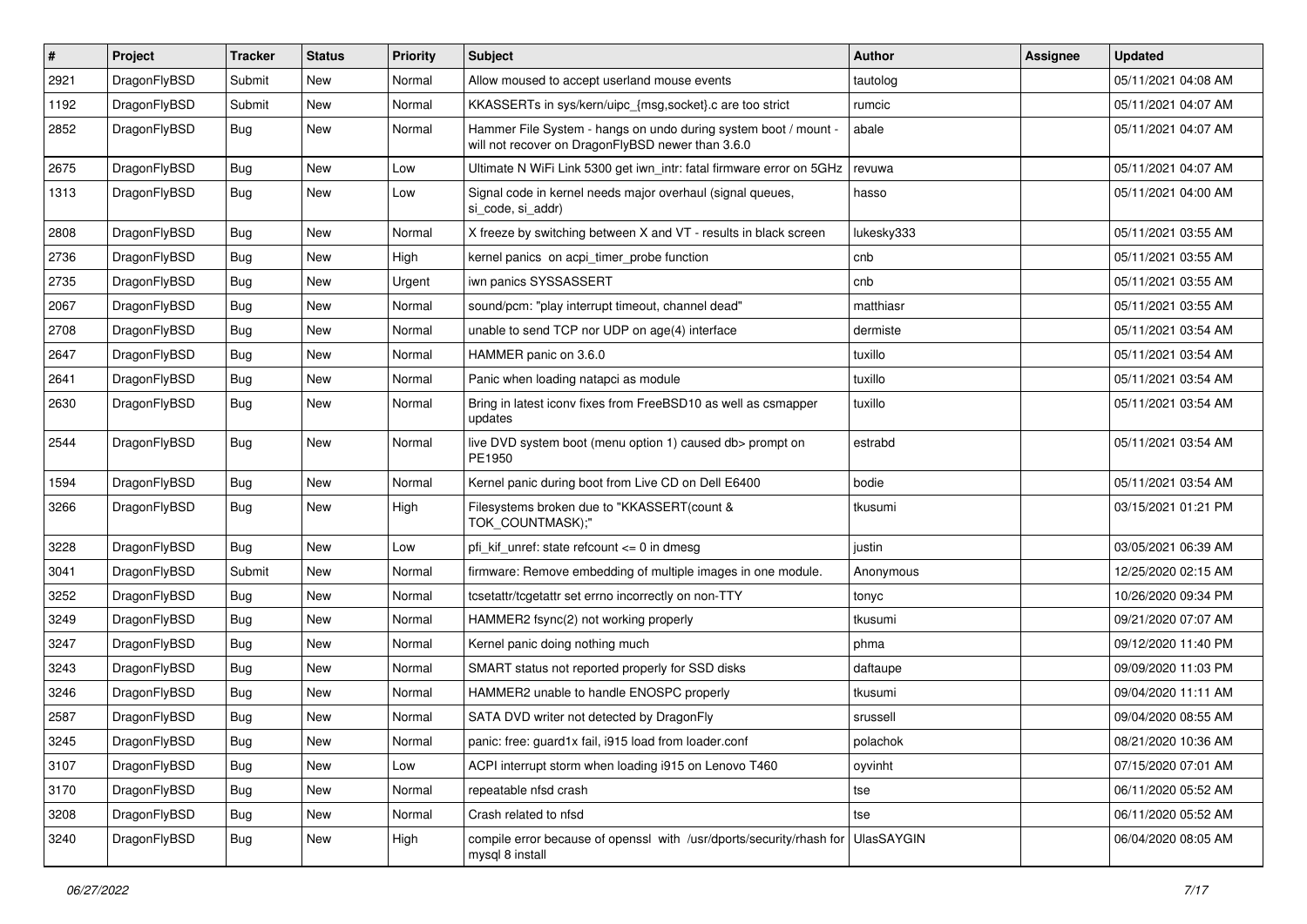| $\sharp$ | Project      | <b>Tracker</b> | <b>Status</b> | <b>Priority</b> | Subject                                                                                                                                                     | Author            | Assignee | <b>Updated</b>      |
|----------|--------------|----------------|---------------|-----------------|-------------------------------------------------------------------------------------------------------------------------------------------------------------|-------------------|----------|---------------------|
| 3239     | DragonFlyBSD | Bug            | New           | Normal          | unable to SIGKILL glitched emacs                                                                                                                            | piecuch           |          | 05/26/2020 03:30 AM |
| 3238     | DragonFlyBSD | Bug            | <b>New</b>    | Normal          | race conditions when printing from vkernel console                                                                                                          | piecuch           |          | 05/19/2020 02:50 PM |
| 3235     | DragonFlyBSD | <b>Bug</b>     | <b>New</b>    | Normal          | Kernel panic in devfs vnops.c                                                                                                                               | mneumann          |          | 04/28/2020 07:00 AM |
| 3197     | DragonFlyBSD | Bug            | New           | Normal          | DragonFly upgrades                                                                                                                                          | tse               |          | 04/18/2020 04:18 PM |
| 3226     | DragonFlyBSD | Bug            | <b>New</b>    | Normal          | Xorg freezes in vm: thread stuck in "objtrm1"                                                                                                               | peeter            |          | 04/08/2020 02:10 AM |
| 3231     | DragonFlyBSD | Bug            | <b>New</b>    | Normal          | wifi drops on 5.8                                                                                                                                           | tse               |          | 04/06/2020 05:08 AM |
| 3219     | DragonFlyBSD | Bug            | New           | Normal          | x11/xorg port can not be build                                                                                                                              | <b>UlasSAYGIN</b> |          | 03/31/2020 08:57 AM |
| 3227     | DragonFlyBSD | Submit         | <b>New</b>    | Normal          | Add HAMMER2 instructions in the installation medium README                                                                                                  | daftaupe          |          | 03/26/2020 03:34 PM |
| 3225     | DragonFlyBSD | Bug            | New           | Normal          | nfsd freeze when using gemu                                                                                                                                 | tse               |          | 03/17/2020 11:52 AM |
| 3224     | DragonFlyBSD | Bug            | <b>New</b>    | Normal          | Kernel panic when trying to ping6                                                                                                                           | zhtw              |          | 03/08/2020 08:55 AM |
| 3222     | DragonFlyBSD | Bug            | New           | Normal          | gcc - undefined reference to '__atomic_load' (missing libatomic?)                                                                                           | mneumann          |          | 02/08/2020 02:45 AM |
| 3218     | DragonFlyBSD | Bug            | <b>New</b>    | Normal          | Kernel panics are not sent to comconsole when booted over EFI                                                                                               | mqudsi            |          | 12/02/2019 08:52 PM |
| 3217     | DragonFlyBSD | <b>Bug</b>     | New           | Normal          | rescue tools: make install fails if rescue folder doesn't exist                                                                                             | t dfbsd           |          | 11/27/2019 08:16 PM |
| 3215     | DragonFlyBSD | Bug            | New           | Normal          | Hang in tcdrain(3) after write(3)                                                                                                                           | noloader          |          | 11/25/2019 03:08 PM |
| 3209     | DragonFlyBSD | Bug            | <b>New</b>    | Normal          | svc has some minor bugs                                                                                                                                     | arcade@b1t.name   |          | 10/24/2019 09:08 AM |
| 3206     | DragonFlyBSD | Submit         | New           | Normal          | update psm/kbd to FreeBSD 12.0 code                                                                                                                         | htse              |          | 10/05/2019 03:49 PM |
| 3199     | DragonFlyBSD | Bug            | New           | Normal          | PFS label not found panic                                                                                                                                   | tse               |          | 08/21/2019 03:51 AM |
| 3196     | DragonFlyBSD | Bug            | New           | Normal          | test issue after redmine upgrade (2)                                                                                                                        | tuxillo           |          | 07/05/2019 04:33 AM |
| 3194     | DragonFlyBSD | Bug            | <b>New</b>    | High            | Hammer kernel crash on mirror-stream of PFS after upgrade<br>(assertion "cursor->flags &<br>HAMMER_CURSOR_ITERATE_CHECK" failed in<br>hammer_btree_iterate) | Anonymous         |          | 06/29/2019 01:32 PM |
| 3047     | DragonFlyBSD | Bug            | <b>New</b>    | Normal          | HAMMER critical write error                                                                                                                                 | samuel            |          | 06/19/2019 09:50 AM |
| 3124     | DragonFlyBSD | Bug            | <b>New</b>    | High            | DragonFlyBSD 5.0.2 with Hammer2 with UEFI install doesn't boot                                                                                              | wiesl             |          | 06/18/2019 05:07 AM |
| 1850     | DragonFlyBSD | Bug            | New           | Normal          | volume-add on hammer root fs panic                                                                                                                          | Johannes.Hofmann  |          | 04/18/2019 04:27 AM |
| 3184     | DragonFlyBSD | Bug            | <b>New</b>    | Normal          | tsleep(9) return value when PCATCH specified                                                                                                                | tkusumi           |          | 04/03/2019 06:49 AM |
| 3165     | DragonFlyBSD | <b>Bug</b>     | <b>New</b>    | Normal          | Looping at boot time                                                                                                                                        | gop               |          | 12/28/2018 01:04 PM |
| 3141     | DragonFlyBSD | <b>Bug</b>     | New           | Normal          | dhclient blocks boot process                                                                                                                                | rowo              |          | 12/16/2018 11:01 AM |
| 2250     | DragonFlyBSD | Bug            | <b>New</b>    | Normal          | Kernel panic                                                                                                                                                | adamk             |          | 11/23/2018 01:10 AM |
| 3157     | DragonFlyBSD | <b>Bug</b>     | <b>New</b>    | Normal          | TP-Link UE300 not working in 5.2-RELEASE                                                                                                                    | tuxillo           |          | 11/15/2018 02:08 PM |
| 2287     | DragonFlyBSD | Bug            | <b>New</b>    | Normal          | HAMMER(ROOT) Illegal UNDO TAIL signature at<br>300000001967c000                                                                                             | y0n3t4n1          |          | 11/07/2018 01:22 AM |
| 2898     | DragonFlyBSD | <b>Bug</b>     | New           | Normal          | <b>HAMMER</b> panic                                                                                                                                         | pavalos           |          | 11/03/2018 07:05 AM |
| 3147     | DragonFlyBSD | Submit         | New           | Normal          | Enable headless installation                                                                                                                                | ddegroot          |          | 10/09/2018 01:25 PM |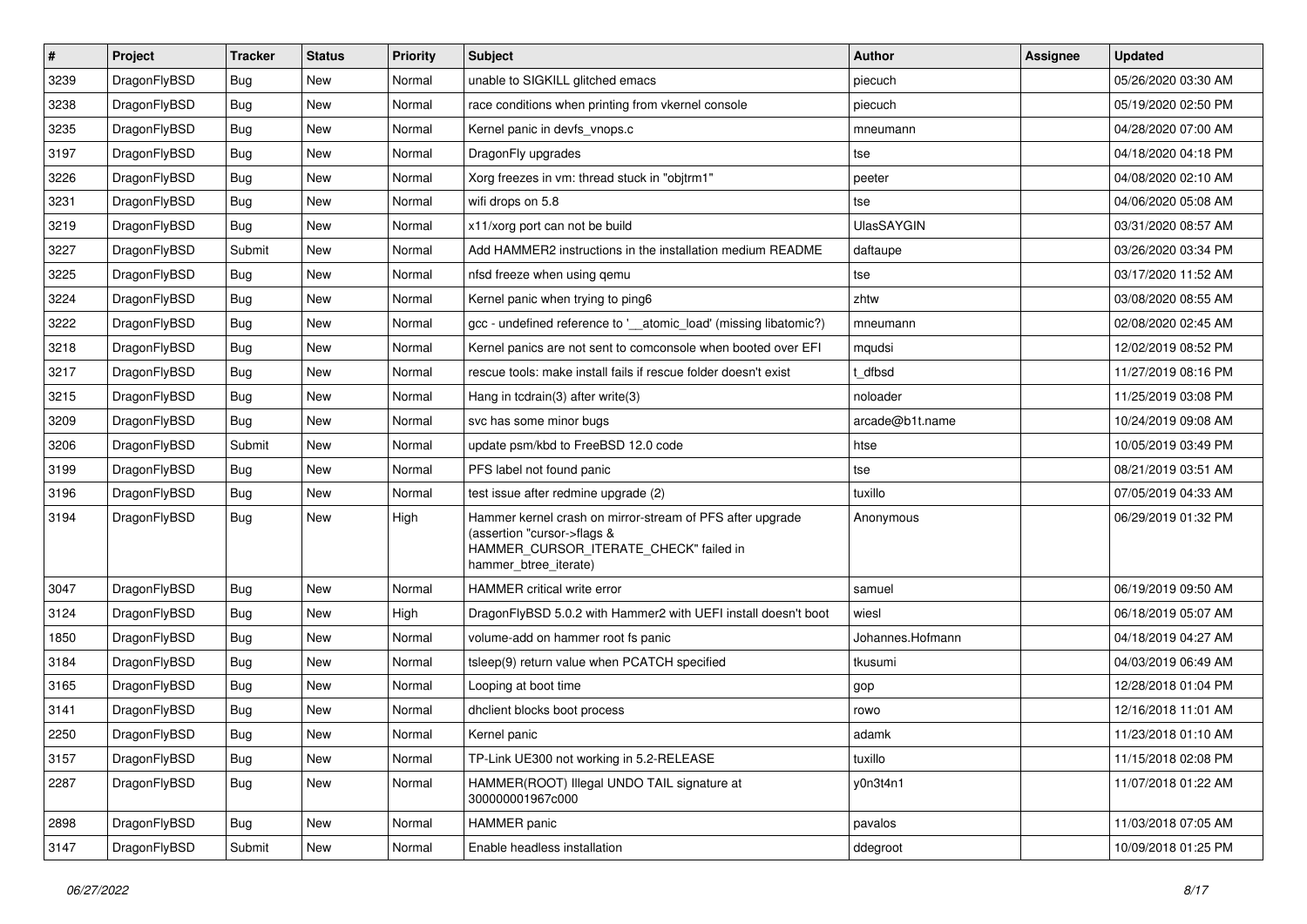| $\sharp$ | Project      | <b>Tracker</b> | <b>Status</b> | <b>Priority</b> | Subject                                                                                                   | Author                 | Assignee | <b>Updated</b>      |
|----------|--------------|----------------|---------------|-----------------|-----------------------------------------------------------------------------------------------------------|------------------------|----------|---------------------|
| 3120     | DragonFlyBSD | <b>Bug</b>     | New           | Normal          | Intel AC 8260 firmware does not load                                                                      | Vintodrimmer           |          | 08/28/2018 03:30 AM |
| 3143     | DragonFlyBSD | <b>Bug</b>     | New           | Normal          | assertion "0" failed in hammer2 inode xop chain sync                                                      | cbin                   |          | 07/18/2018 12:50 PM |
| 3142     | DragonFlyBSD | Submit         | New           | Normal          | lib/libdmsg: Unbreak using new API EVP_CIPHER_CTX_new()                                                   | tkusumi                |          | 07/08/2018 04:18 AM |
| 3139     | DragonFlyBSD | Bug            | New           | Normal          | USB Mouse Does Not Work in DragonflyBSD guest on VirtualBox                                               | chiguy1256             |          | 06/24/2018 10:14 PM |
| 3135     | DragonFlyBSD | Submit         | <b>New</b>    | Normal          | Add EVFILT_RECV and EVFILT_SEND                                                                           | tautolog               |          | 05/25/2018 09:59 PM |
| 3134     | DragonFlyBSD | <b>Bug</b>     | New           | Normal          | RFC 3021 (/31 networks) appear to be unsupported                                                          | jailbird               |          | 05/16/2018 11:03 PM |
| 3132     | DragonFlyBSD | <b>Bug</b>     | <b>New</b>    | Low             | unifdef mined                                                                                             | bcallah                |          | 04/26/2018 08:34 PM |
| 3129     | DragonFlyBSD | <b>Bug</b>     | New           | High            | Kernel panic with 5.2.0 on A2SDi-4C-HLN4F                                                                 | stateless              |          | 04/24/2018 12:50 AM |
| 3117     | DragonFlyBSD | <b>Bug</b>     | New           | Normal          | Problem with colours if "intel" video-driver used                                                         | dpostolov              |          | 01/07/2018 11:35 PM |
| 3116     | DragonFlyBSD | <b>Bug</b>     | New           | Normal          | da0 detects on very big volume if to _remove_ usb install stick and<br>reboot on Intel NUC5PPYH           | dpostolov              |          | 01/07/2018 09:40 PM |
| 3110     | DragonFlyBSD | <b>Bug</b>     | <b>New</b>    | Normal          | crash with ipfw3 under load                                                                               | bnegre82               |          | 12/09/2017 06:22 AM |
| 3076     | DragonFlyBSD | <b>Bug</b>     | <b>New</b>    | Normal          | sys/dev/netif/ig hal/e1000 ich8lan.c:1594: sanity checking mixup?                                         | dcb                    |          | 10/11/2017 01:58 AM |
| 3025     | DragonFlyBSD | <b>Bug</b>     | <b>New</b>    | Normal          | sys/dev/powermng/powernow/powernow.c:284: bad comparison?                                                 | dcb                    |          | 09/23/2017 07:45 AM |
| 3052     | DragonFlyBSD | <b>Bug</b>     | New           | Normal          | panic DragonFly v4.8.1-RELEASE by mounting a malformed NTFS<br>image [64.000]                             | open.source@ribose.com |          | 08/14/2017 03:22 AM |
| 3051     | DragonFlyBSD | Bug            | New           | Normal          | panic DragonFly v4.8.1-RELEASE by mounting a malformed NTFS<br>image [12.000]                             | open.source@ribose.com |          | 08/14/2017 03:20 AM |
| 3049     | DragonFlyBSD | <b>Bug</b>     | <b>New</b>    | Normal          | panic DragonFly v4.8.1-RELEASE by mounting a malformed<br>msdosfs image [12.128]                          | open.source@ribose.com |          | 08/14/2017 02:53 AM |
| 3036     | DragonFlyBSD | <b>Bug</b>     | <b>New</b>    | Normal          | panic in icmp_redirect_start() ASSERT_IN_NETISR(0)                                                        | tautolog               |          | 05/11/2017 07:27 PM |
| 3035     | DragonFlyBSD | <b>Bug</b>     | New           | Normal          | panic: assertion "cpu $>= 0$ && cpu < ncpus" failed in netisr cpuport<br>at /usr/src/sys/net/netisr2.h:87 | masu                   |          | 05/11/2017 01:24 AM |
| 3024     | DragonFlyBSD | <b>Bug</b>     | New           | Low             | sys/dev/netif/wi/if_wi.c:1090]: (style) Redundant condition                                               | dcb                    |          | 04/11/2017 11:56 AM |
| 3022     | DragonFlyBSD | <b>Bug</b>     | New           | Normal          | sys/dev/netif/ath/ath/if_ath.c:2142: strange bitmask?                                                     | dcb                    |          | 04/11/2017 11:49 AM |
| 3018     | DragonFlyBSD | <b>Bug</b>     | <b>New</b>    | Normal          | sys/bus/u4b/wlan/if_run.c:5464]: (style) Redundant condition                                              | dcb                    |          | 04/11/2017 11:26 AM |
| 3006     | DragonFlyBSD | <b>Bug</b>     | New           | Normal          | boot0cfg: panic in kern_udev.c in function _udev_dict_set_cstr when<br>installing in VirtualBox           | MichiGreat             |          | 04/01/2017 02:22 PM |
| 2994     | DragonFlyBSD | <b>Bug</b>     | <b>New</b>    | Normal          | Intermittent boot hangs after git: hammer - HAMMER Version 7                                              | davshao                |          | 03/30/2017 02:06 PM |
| 2972     | DragonFlyBSD | Bug            | <b>New</b>    | Normal          | ipfw3 "deny to me" does not work correctly                                                                | mneumann               |          | 12/27/2016 12:11 PM |
| 2970     | DragonFlyBSD | <b>Bug</b>     | New           | Normal          | kernel 4.7: "Is -I" causes panic on UDF filesystem: "bgetvp -<br>overlapping buffer"                      | peeter                 |          | 12/21/2016 02:46 AM |
| 2526     | DragonFlyBSD | <b>Bug</b>     | <b>New</b>    | Normal          | hammer cleanup doesn't run on first day of DST                                                            | pavalos                |          | 10/18/2016 05:28 PM |
| 2915     | DragonFlyBSD | <b>Bug</b>     | <b>New</b>    | High            | Hammer mirror-copy problem                                                                                | t_dfbsd                |          | 08/25/2016 05:28 AM |
| 2936     | DragonFlyBSD | <b>Bug</b>     | New           | Normal          | loader.efi crashes while loading kernel                                                                   | spaceille              |          | 08/20/2016 06:17 AM |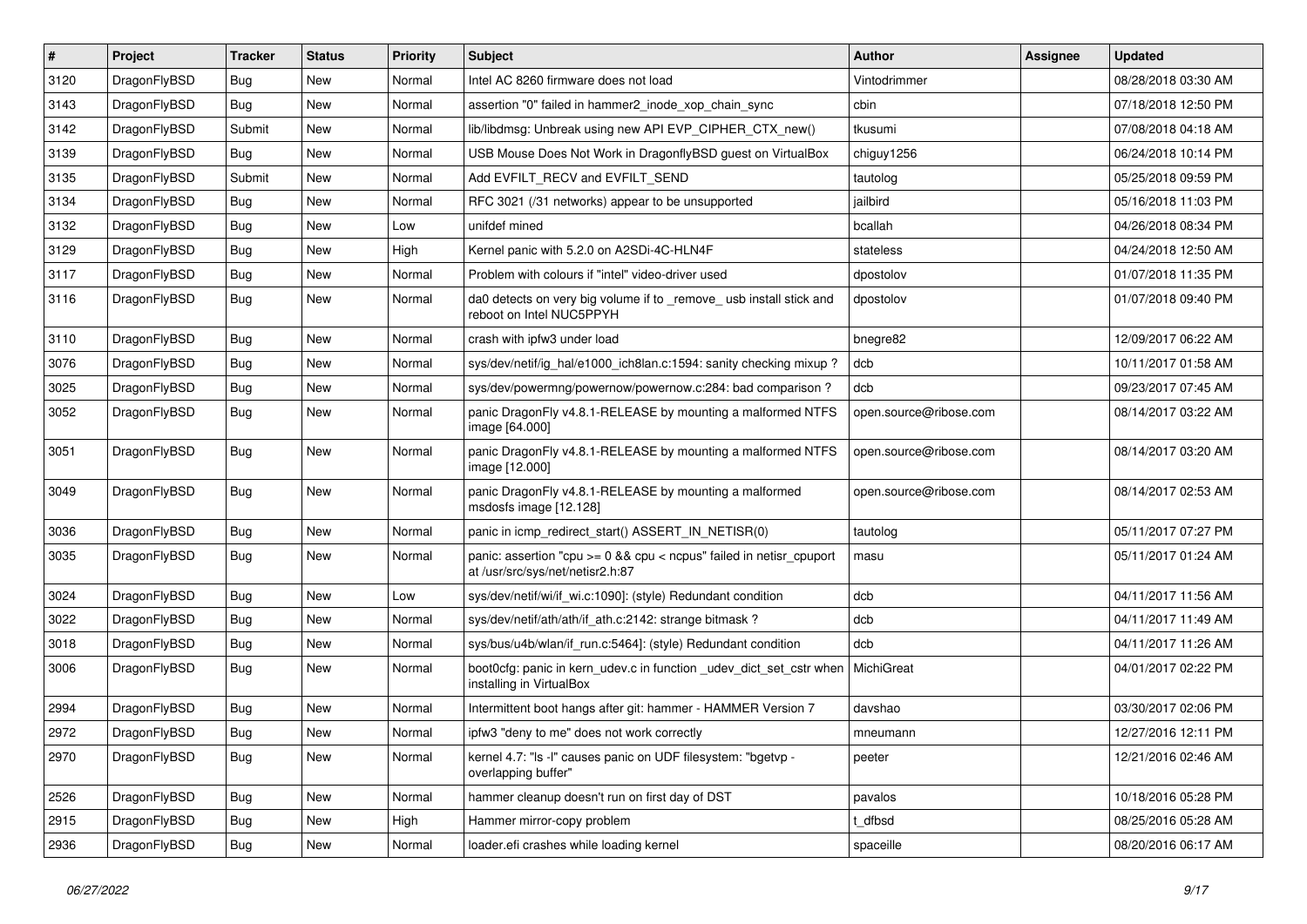| $\vert$ # | Project      | <b>Tracker</b> | <b>Status</b> | <b>Priority</b> | Subject                                                                                                       | <b>Author</b>    | <b>Assignee</b> | <b>Updated</b>      |
|-----------|--------------|----------------|---------------|-----------------|---------------------------------------------------------------------------------------------------------------|------------------|-----------------|---------------------|
| 2933      | DragonFlyBSD | Submit         | <b>New</b>    | Normal          | Remove unix domain socket support from cat(1)                                                                 | sevan            |                 | 08/01/2016 08:10 PM |
| 2931      | DragonFlyBSD | Bug            | <b>New</b>    | Low             | 'gdb' of 'vkernel' unable to print backtrace                                                                  | tofergus         |                 | 07/26/2016 01:51 PM |
| 2930      | DragonFlyBSD | <b>Bug</b>     | New           | High            | 'objcache' causes panic during 'nfs readdir'                                                                  | tofergus         |                 | 07/26/2016 01:09 PM |
| 2924      | DragonFlyBSD | Bug            | New           | Normal          | cat -v fails to tag characters in extended table with M- prefix with<br>some locales                          | sevan            |                 | 07/11/2016 07:18 AM |
| 2878      | DragonFlyBSD | <b>Bug</b>     | New           | Low             | [fix] CCVER problem when using clang and cpu extensions<br>(intrinsics)                                       | arcade@b1t.name  |                 | 06/24/2016 04:25 AM |
| 2891      | DragonFlyBSD | <b>Bug</b>     | <b>New</b>    | Normal          | Kernel panic in IEEE802.11 related code                                                                       | shamaz           |                 | 05/29/2016 05:49 PM |
| 2890      | DragonFlyBSD | Bug            | <b>New</b>    | Normal          | not able to boot usb installer on Toshiba Chromebook 2                                                        | johnnywhishbone  |                 | 02/22/2016 03:42 AM |
| 2892      | DragonFlyBSD | <b>Bug</b>     | <b>New</b>    | Normal          | swap_pager:indefinite wait bufferf error                                                                      | lhmwzy           |                 | 02/21/2016 10:32 PM |
| 2887      | DragonFlyBSD | <b>Bug</b>     | New           | Low             | Missing extattr_namespace_to_string and<br>extattr_string_to_namespace functions                              | rubenk           |                 | 02/06/2016 05:09 AM |
| 2886      | DragonFlyBSD | Bug            | <b>New</b>    | Normal          | dragonfly mail agent: sending a testmail causes high system load                                              | worf             |                 | 02/05/2016 05:53 AM |
| 2882      | DragonFlyBSD | Bug            | New           | Low             | bridge sends packets from individual interfaces                                                               | arcade@b1t.name  |                 | 01/09/2016 12:43 PM |
| 2881      | DragonFlyBSD | Bug            | <b>New</b>    | Normal          | Pulseaudio hangs/resets system when starting X11                                                              | mneumann         |                 | 01/09/2016 03:08 AM |
| 2877      | DragonFlyBSD | <b>Bug</b>     | New           | Low             | sed fails when working with UTF-8 locale and non-UTF symbols                                                  | arcade@b1t.name  |                 | 12/30/2015 11:20 AM |
| 2674      | DragonFlyBSD | Bug            | <b>New</b>    | Normal          | <b>GPT Support</b>                                                                                            | ftigeot          |                 | 12/28/2015 02:54 PM |
| 2874      | DragonFlyBSD | Bug            | <b>New</b>    | Normal          | make world DESTDIR=/emptydir fails                                                                            | pascii           |                 | 12/25/2015 07:04 AM |
| 2863      | DragonFlyBSD | <b>Bug</b>     | <b>New</b>    | Normal          | HAMMER synch tid is zero                                                                                      | shamaz           |                 | 12/12/2015 11:24 PM |
| 2859      | DragonFlyBSD | Bug            | New           | Low             | Installer configuration menu always highlights "Select timezone", no<br>matter which step was last completed. | cgag             |                 | 12/02/2015 01:54 PM |
| 2858      | DragonFlyBSD | Bug            | New           | Low             | Installer "Local or UTC" question should have "No" selected by<br>default.                                    | cgag             |                 | 12/02/2015 01:18 PM |
| 2857      | DragonFlyBSD | <b>Bug</b>     | <b>New</b>    | Normal          | hammer stalls via bitcoin-qt                                                                                  | tkusumi          |                 | 11/30/2015 06:52 AM |
| 2835      | DragonFlyBSD | Bug            | <b>New</b>    | Normal          | /usr/include/c++/5.0/bits/c++locale.h likes<br>POSIX_C_SOURCE>=200809                                         | davshao          |                 | 11/18/2015 03:40 AM |
| 2840      | DragonFlyBSD | <b>Bug</b>     | <b>New</b>    | Normal          | wrong voltage is reported                                                                                     | yellowrabbit2010 |                 | 09/11/2015 06:09 PM |
| 2820      | DragonFlyBSD | <b>Bug</b>     | <b>New</b>    | Normal          | TP-Link USB Wi-Fi adapter cannot be reattached to the system                                                  | shamaz           |                 | 05/22/2015 09:45 PM |
| 2816      | DragonFlyBSD | Bug            | <b>New</b>    | Normal          | A multitasking process being debugged can get stuck                                                           | phma             |                 | 05/19/2015 03:57 AM |
| 2812      | DragonFlyBSD | Bug            | New           | Normal          | Panic on Intel DE3815TYKHE                                                                                    | tmorp            |                 | 05/14/2015 03:14 PM |
| 2809      | DragonFlyBSD | Bug            | New           | Normal          | hammer mirror-stream                                                                                          | masu             |                 | 04/10/2015 12:33 AM |
| 2803      | DragonFlyBSD | Bug            | New           | Normal          | HAMMER: Warning: UNDO area too small!                                                                         | ftigeot          |                 | 03/11/2015 03:42 PM |
| 2802      | DragonFlyBSD | <b>Bug</b>     | New           | Normal          | USB Wifi urtwn0 crash from cd boot                                                                            | opvalues         |                 | 03/10/2015 01:07 AM |
| 2799      | DragonFlyBSD | <b>Bug</b>     | New           | Normal          | Fatal trap 12 caused by moused(8) -p /dev/cual0                                                               | opvalues         |                 | 03/04/2015 11:01 PM |
| 2790      | DragonFlyBSD | Submit         | New           | Low             | filedesc softrefs increment code factoring                                                                    | dclink           |                 | 02/21/2015 04:00 AM |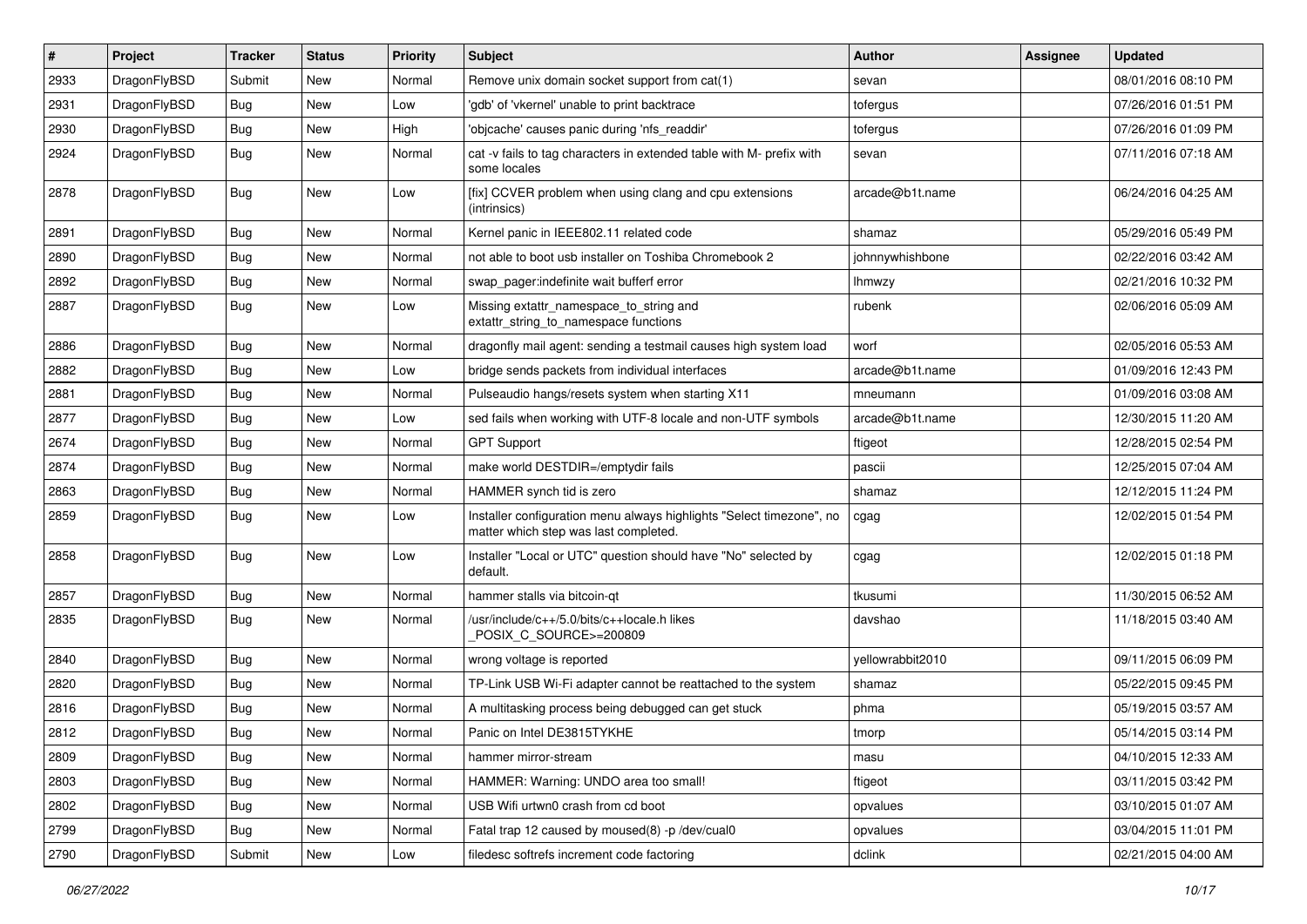| $\vert$ # | Project      | <b>Tracker</b> | <b>Status</b> | <b>Priority</b> | <b>Subject</b>                                                                                   | <b>Author</b>  | Assignee | <b>Updated</b>      |
|-----------|--------------|----------------|---------------|-----------------|--------------------------------------------------------------------------------------------------|----------------|----------|---------------------|
| 2788      | DragonFlyBSD | Bug            | <b>New</b>    | Normal          | ioctl GSLICEINFO: Not working for vnode slice                                                    | mneumann       |          | 02/12/2015 07:49 AM |
| 1634      | DragonFlyBSD | Bug            | <b>New</b>    | Normal          | panic: spin lock: 0xe4ad1320, indefinitive wait!                                                 | elekktretterr  |          | 01/19/2015 03:21 AM |
| 1194      | DragonFlyBSD | Bug            | <b>New</b>    | Normal          | SCSI errors while trying to copy photos from my camera                                           | elekktretterr  |          | 01/14/2015 04:39 PM |
| 2738      | DragonFlyBSD | <b>Bug</b>     | <b>New</b>    | Normal          | Hammer: Strange behavior when trying to recover old version of<br>moved file                     | roland         |          | 11/20/2014 08:02 AM |
| 2712      | DragonFlyBSD | Bug            | <b>New</b>    | Normal          | connect(2) returns EINVAL when retrying after ECONNREFUSED                                       | jorisgio       |          | 08/14/2014 05:31 PM |
| 2688      | DragonFlyBSD | Bug            | <b>New</b>    | Normal          | 67613368bdda7 Fix wrong checks for U4B presence Asrock Z77M<br>difficulty detecting USB keyboard | davshao        |          | 06/28/2014 07:08 PM |
| 2687      | DragonFlyBSD | Bug            | <b>New</b>    | Normal          | natacontrol software RAID in installer                                                           | csmelosky      |          | 06/22/2014 12:03 PM |
| 2680      | DragonFlyBSD | Bug            | New           | Low             | boot0cfg update makes box unbootable                                                             | herrgard       |          | 06/10/2014 06:02 AM |
| 2489      | DragonFlyBSD | Bug            | <b>New</b>    | Normal          | nmalloc doesn't cache VA for allocations > 8KB                                                   | vsrinivas      |          | 06/10/2014 05:51 AM |
| 2490      | DragonFlyBSD | <b>Bug</b>     | <b>New</b>    | Normal          | nmalloc should color addresses to avoid cache bank conflictsw                                    | vsrinivas      |          | 06/10/2014 05:51 AM |
| 2329      | DragonFlyBSD | Bug            | <b>New</b>    | Normal          | ibm x3550 & acpi                                                                                 | ano            |          | 06/03/2014 11:37 AM |
| 2629      | DragonFlyBSD | Bug            | <b>New</b>    | Normal          | Replace gcc44 with llvm34, clang34, and libc++                                                   | tuxillo        |          | 06/02/2014 02:30 PM |
| 2652      | DragonFlyBSD | Bug            | <b>New</b>    | Normal          | 189a0ff3761b47  ix: Implement MSI-X support locks up Lenovo<br>S10 Intel Atom n270               | davshao        |          | 05/14/2014 01:55 AM |
| 1695      | DragonFlyBSD | Bug            | <b>New</b>    | Normal          | NFS-related system breakdown                                                                     | Anonymous      |          | 04/10/2014 12:35 AM |
| 2657      | DragonFlyBSD | Bug            | <b>New</b>    | High            | Needs acl to migrate our servers                                                                 | ferney         |          | 03/31/2014 11:37 AM |
| 2473      | DragonFlyBSD | Bug            | New           | Normal          | Kernel crash when trying to up the wpi0 device (Dfly<br>v3.3.0.758.g47388-DEVELOPMENT)           | tomaz          |          | 02/24/2014 08:50 AM |
| 2619      | DragonFlyBSD | <b>Bug</b>     | <b>New</b>    | Normal          | DragonFly 3.6 can't be installed on a 6TB volume                                                 | ftigeot        |          | 02/23/2014 11:55 PM |
| 2645      | DragonFlyBSD | <b>Bug</b>     | New           | Normal          | panic with dsched fq and ioprio                                                                  | jyoung15       |          | 02/20/2014 07:29 AM |
| 1246      | DragonFlyBSD | Bug            | New           | Normal          | bad resolution (monitor desync) with livedvd                                                     | Przem0l        |          | 02/18/2014 06:29 AM |
| 989       | DragonFlyBSD | Bug            | <b>New</b>    | Normal          | installer/fdisk trouble with wrapped values                                                      | Discodestroyer |          | 02/18/2014 06:27 AM |
| 1185      | DragonFlyBSD | <b>Bug</b>     | <b>New</b>    | High            | need a tool to merge changes into /etc                                                           | wa1ter         |          | 02/18/2014 06:02 AM |
| 1193      | DragonFlyBSD | <b>Bug</b>     | <b>New</b>    | Normal          | kernel doesn't recognize cdrom drive                                                             | nonsolosoft    |          | 01/25/2014 09:11 PM |
| 2626      | DragonFlyBSD | <b>Bug</b>     | <b>New</b>    | Normal          | iwn driver drops with error: "firmware error 'iwn_intr: fatal firmware<br>error"                 | rodyaj         |          | 01/09/2014 05:50 AM |
| 2622      | DragonFlyBSD | Bug            | New           | Normal          | VAIO FIT15E fn keys support                                                                      | nonsolosoft    |          | 12/31/2013 01:31 AM |
| 2621      | DragonFlyBSD | <b>Bug</b>     | <b>New</b>    | Normal          | core dump using cdrom                                                                            | nonsolosoft    |          | 12/27/2013 12:43 AM |
| 2620      | DragonFlyBSD | Bug            | <b>New</b>    | Normal          | moused problem                                                                                   | FilippoMo      |          | 12/20/2013 10:32 AM |
| 2618      | DragonFlyBSD | Bug            | <b>New</b>    | Normal          | mouse problem on RELEASE-3 6 0                                                                   | FilippoMo      |          | 12/20/2013 03:26 AM |
| 2611      | DragonFlyBSD | Bug            | New           | Normal          | Change in IP address results in network not working                                              | phma           |          | 12/05/2013 07:55 PM |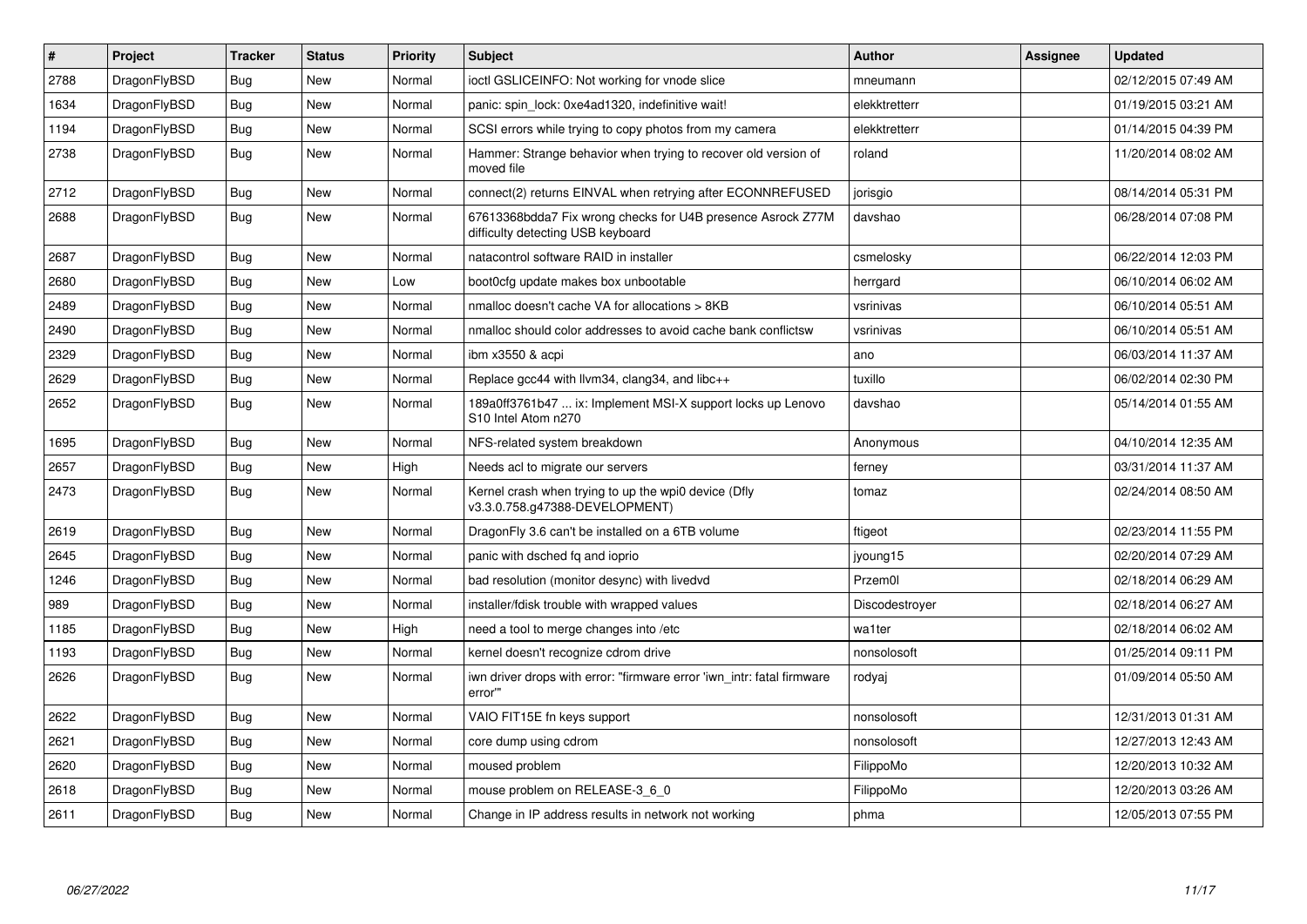| $\pmb{\#}$ | Project      | <b>Tracker</b> | <b>Status</b> | <b>Priority</b> | Subject                                                                                                                      | <b>Author</b>     | <b>Assignee</b> | <b>Updated</b>      |
|------------|--------------|----------------|---------------|-----------------|------------------------------------------------------------------------------------------------------------------------------|-------------------|-----------------|---------------------|
| 2609       | DragonFlyBSD | Bug            | New           | Normal          | master: panic: assertion<br>"LWKT TOKEN HELD ANY(vm object token(object))" failed in<br>swp_pager_lookup                     | thomas.nikolajsen |                 | 11/28/2013 11:36 AM |
| 2604       | DragonFlyBSD | Bug            | <b>New</b>    | Normal          | dell laptop does not boot with LATEST                                                                                        | isenmann          |                 | 11/20/2013 02:07 AM |
| 2598       | DragonFlyBSD | <b>Bug</b>     | <b>New</b>    | Normal          | i386 via USB Booting                                                                                                         | mbzadegan         |                 | 10/21/2013 02:28 AM |
| 2595       | DragonFlyBSD | Bug            | New           | Normal          | Dragon Fly 3.4.3 crashes on SUN Blade X6250 with Qlogic ISP 2432<br>FC card                                                  | Turvamies         |                 | 10/07/2013 11:53 AM |
| 2586       | DragonFlyBSD | <b>Bug</b>     | <b>New</b>    | Normal          | pf: "modulate" state seems problematic                                                                                       | srussell          |                 | 09/25/2013 07:36 PM |
| 2569       | DragonFlyBSD | Bug            | <b>New</b>    | Normal          | ctime NFS                                                                                                                    | ferney            |                 | 08/11/2013 04:35 AM |
| 2568       | DragonFlyBSD | Bug            | <b>New</b>    | Normal          | <b>AHCI</b> panic                                                                                                            | josepht           |                 | 06/07/2013 05:52 PM |
| 2565       | DragonFlyBSD | Bug            | New           | Normal          | "ifconfig ix0 up" panic                                                                                                      | Itpig402a         |                 | 06/03/2013 05:46 AM |
| 2557       | DragonFlyBSD | Bug            | New           | Normal          | stock 3.4.1 kernel halts during booting if dm and dm_target_crypt<br>are loaded and RAID controller is present               | phma              |                 | 05/12/2013 10:38 PM |
| 2552       | DragonFlyBSD | Bug            | <b>New</b>    | Low             | hammer recovery should indicate progress                                                                                     | phma              |                 | 05/03/2013 12:13 AM |
| 2547       | DragonFlyBSD | Bug            | <b>New</b>    | High            | crashed while doing a dry run of pkg_rolling-replace                                                                         | phma              |                 | 04/18/2013 10:40 PM |
| 2136       | DragonFlyBSD | Bug            | New           | Normal          | socketpair() doesn't free file descriptors on copyout failure                                                                | vsrinivas         |                 | 04/05/2013 09:13 AM |
| 2535       | DragonFlyBSD | Bug            | New           | Normal          | Imap processes apparentlt blocked on disk I/O                                                                                | ftigeot           |                 | 04/02/2013 09:31 AM |
| 2529       | DragonFlyBSD | Bug            | <b>New</b>    | Low             | Sundance network adapter is not detected and attached                                                                        | kworr             |                 | 03/25/2013 02:29 AM |
| 2531       | DragonFlyBSD | Bug            | New           | Normal          | camcontrol fails to disable APM                                                                                              | m.lombardi85      |                 | 03/23/2013 12:28 PM |
| 2520       | DragonFlyBSD | Bug            | New           | Normal          | panic: assertion "IS_SERIALIZED((ifp->if_serializer))" failed in<br>if_default_serialize_assert at /usr/src/sys/net/if.c:437 | ano               |                 | 03/09/2013 12:14 AM |
| 2493       | DragonFlyBSD | Bug            | <b>New</b>    | Normal          | vidcontrol: invalid video mode name                                                                                          | Svarov            |                 | 01/24/2013 09:55 AM |
| 2436       | DragonFlyBSD | <b>Bug</b>     | New           | Normal          | panic: assertion "lp->lwp_qcpu == dd->cpuid" failed in<br>dfly_acquire_curproc                                               | thomas.nikolajsen |                 | 01/23/2013 11:07 AM |
| 2453       | DragonFlyBSD | Bug            | <b>New</b>    | Normal          | panic: assertion "gd->gd_spinlocks == 0" failed                                                                              | Johannes.Hofmann  |                 | 11/12/2012 12:54 PM |
| 2444       | DragonFlyBSD | Bug            | <b>New</b>    | Normal          | Crash during Hammer overnight cleanup                                                                                        | justin            |                 | 11/04/2012 07:58 AM |
| 2434       | DragonFlyBSD | Bug            | New           | Normal          | BTX Halted - Boot fails on USB/GUI                                                                                           | lucmv             |                 | 10/17/2012 08:12 PM |
| 1525       | DragonFlyBSD | Bug            | <b>New</b>    | Normal          | boehm-gc problems                                                                                                            | hasso             |                 | 10/13/2012 07:13 PM |
| 2430       | DragonFlyBSD | Bug            | New           | Normal          | Alternate Password Hash method                                                                                               | robin.carey1      |                 | 10/07/2012 06:28 AM |
| 2421       | DragonFlyBSD | Bug            | New           | High            | Kernel panic: vm_fault: page 0xc0f70000 not busy!                                                                            | lentferj          |                 | 10/03/2012 08:16 AM |
| 2423       | DragonFlyBSD | Bug            | New           | Urgent          | After multiple panics/locks, hitting KKASSERT in<br>hammer init cursor                                                       | rumcic            |                 | 09/18/2012 02:28 AM |
| 2182       | DragonFlyBSD | Bug            | New           | Normal          | if_msk PHY FIFO underrun/overflow                                                                                            | nonsolosoft       |                 | 09/03/2012 06:39 AM |
| 2412       | DragonFlyBSD | Bug            | New           | Normal          | wlan0 fails to get address via dhclient                                                                                      | nonsolosoft       |                 | 08/30/2012 05:55 AM |
| 2403       | DragonFlyBSD | <b>Bug</b>     | New           | Low             | newfs -E doesn't handle /dev/serno device names properly                                                                     | ftigeot           |                 | 08/17/2012 05:07 AM |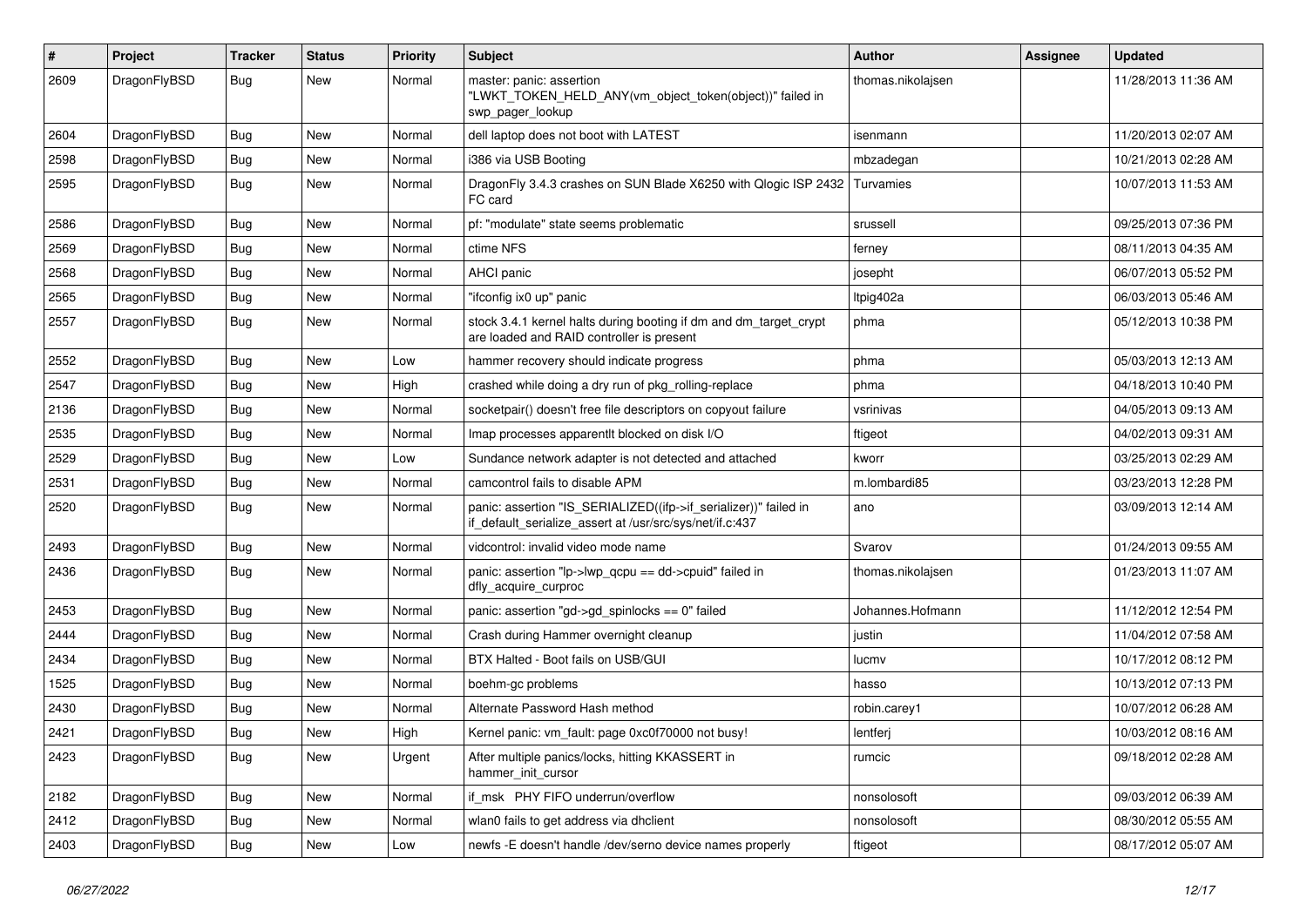| #    | Project      | <b>Tracker</b> | <b>Status</b> | <b>Priority</b> | <b>Subject</b>                                                                                             | Author       | Assignee | <b>Updated</b>      |
|------|--------------|----------------|---------------|-----------------|------------------------------------------------------------------------------------------------------------|--------------|----------|---------------------|
| 2369 | DragonFlyBSD | <b>Bug</b>     | New           | Normal          | panic: Bad link elm 0xffffffe07edf6068 next->prev != elm                                                   | jaydg        |          | 08/15/2012 03:04 AM |
| 2084 | DragonFlyBSD | <b>Bug</b>     | <b>New</b>    | Normal          | DFBSD v2.11.0.242.g4d317 - panic: zone: entry not free                                                     | tuxillo      |          | 07/03/2012 01:23 AM |
| 2389 | DragonFlyBSD | <b>Bug</b>     | <b>New</b>    | Normal          | computer crashed while listing processes                                                                   | phma         |          | 06/18/2012 02:49 PM |
| 2387 | DragonFlyBSD | <b>Bug</b>     | New           | Normal          | hammer ignores -t during dedup                                                                             | phma         |          | 06/17/2012 12:30 PM |
| 2371 | DragonFlyBSD | <b>Bug</b>     | <b>New</b>    | Normal          | Timezone problem with America/Sao_Paulo                                                                    | raitech      |          | 05/17/2012 01:42 PM |
| 2061 | DragonFlyBSD | Bug            | New           | Normal          | USB keyboard boot panic                                                                                    | sjg          |          | 05/04/2012 12:20 AM |
| 2316 | DragonFlyBSD | <b>Bug</b>     | <b>New</b>    | Normal          | Ungraceful invalid password handling for adding a new user in the<br>installer                             | rune         |          | 04/27/2012 11:23 PM |
| 2331 | DragonFlyBSD | <b>Bug</b>     | <b>New</b>    | Normal          | reading mouse mode from unopen file descriptor hangs mouse<br>driver                                       | phma         |          | 03/14/2012 09:43 AM |
| 2324 | DragonFlyBSD | <b>Bug</b>     | <b>New</b>    | Normal          | natacotrol support > 2TB not working even after the ftigeot patch                                          | zenny        |          | 03/03/2012 01:00 AM |
| 2319 | DragonFlyBSD | <b>Bug</b>     | New           | Normal          | crypt/passwd forward compat                                                                                | c.turner1    |          | 02/28/2012 12:39 PM |
| 2311 | DragonFlyBSD | <b>Bug</b>     | New           | Normal          | Xorg crash having something to do with drm                                                                 | phma         |          | 02/22/2012 09:59 AM |
| 2297 | DragonFlyBSD | <b>Bug</b>     | New           | Normal          | strange NFS (client) error messages / problems                                                             | Anonymous    |          | 02/19/2012 02:59 PM |
| 2308 | DragonFlyBSD | <b>Bug</b>     | <b>New</b>    | Normal          | System freeze when unloading snd_hda                                                                       | jaydg        |          | 02/19/2012 07:15 AM |
| 2306 | DragonFlyBSD | <b>Bug</b>     | New           | Normal          | a crash starts the kernel debugger in text mode, but just reboots in X                                     | phma         |          | 02/11/2012 08:02 PM |
| 2292 | DragonFlyBSD | <b>Bug</b>     | New           | Normal          | re interface with jumbo frames (mtu larger than 1500) hangs after<br>some traffic                          | Anonymous    |          | 01/31/2012 12:11 AM |
| 2283 | DragonFlyBSD | Bug            | <b>New</b>    | Normal          | DFBSD DragonFly v2.13.0.957.g4f459 - pmap_release: page<br>should already be gone 0xc27120bc               | tuxillo      |          | 01/23/2012 03:03 AM |
| 2141 | DragonFlyBSD | <b>Bug</b>     | <b>New</b>    | Urgent          | loader and/or documentation broken                                                                         | sjg          |          | 01/20/2012 10:51 AM |
| 2254 | DragonFlyBSD | <b>Bug</b>     | New           | Normal          | panic: assertion "ref < &td->td_toks_end" failed in lwkt_gettoken at<br>/usr/src/sys/kern/lwkt_token.c:588 | eocallaghan  |          | 12/05/2011 10:21 PM |
| 2167 | DragonFlyBSD | <b>Bug</b>     | New           | Normal          | shutdown/reboot fails after uptime msg                                                                     | marino       |          | 11/28/2011 03:01 AM |
| 2248 | DragonFlyBSD | <b>Bug</b>     | <b>New</b>    | Normal          | sysctl panic                                                                                               | pavalos      |          | 11/23/2011 06:23 PM |
| 2245 | DragonFlyBSD | <b>Bug</b>     | New           | Normal          | panic: assertion "ref < &td->td_toks_end" failed in lwkt_gettoken at<br>/usr/src/sys/kern/lwkt_token.c:588 | juanfra684   |          | 11/22/2011 07:41 PM |
| 2224 | DragonFlyBSD | <b>Bug</b>     | <b>New</b>    | Normal          | v2.13.0.291.gaa7ec - Panic on fq while installing world                                                    | tuxillo      |          | 11/18/2011 01:40 AM |
| 2210 | DragonFlyBSD | <b>Bug</b>     | <b>New</b>    | Normal          | Bugtracker cannot assign default project for new users                                                     | ahuete.devel |          | 11/17/2011 11:30 AM |
| 2199 | DragonFlyBSD | <b>Bug</b>     | <b>New</b>    | Normal          | screen segfaults if utmpx isn't present                                                                    | pavalos      |          | 11/15/2011 10:52 PM |
| 2098 | DragonFlyBSD | Submit         | New           | Normal          | [PATCH] correct ath man page example<br>(/usr/src/share/man/man4/ath.4)                                    | nobody       |          | 11/15/2011 12:27 AM |
| 2171 | DragonFlyBSD | <b>Bug</b>     | New           | Normal          | DFBSD v2.13.0.151.gdc8442 - panic: assertion "(*ptep &<br>$(PG MANAGED PG V)) == PG V"$                    | tuxillo      |          | 11/04/2011 05:06 PM |
| 2045 | DragonFlyBSD | Bug            | New           | Normal          | ral(4): Fatal trap 12: page fault while in kernel mode (two panics)                                        | herrgard     |          | 11/03/2011 05:34 PM |
| 2166 | DragonFlyBSD | <b>Bug</b>     | New           | Normal          | DFBSD v2.13.0.109.g05b9d - Strange lockups                                                                 | tuxillo      |          | 10/29/2011 11:20 AM |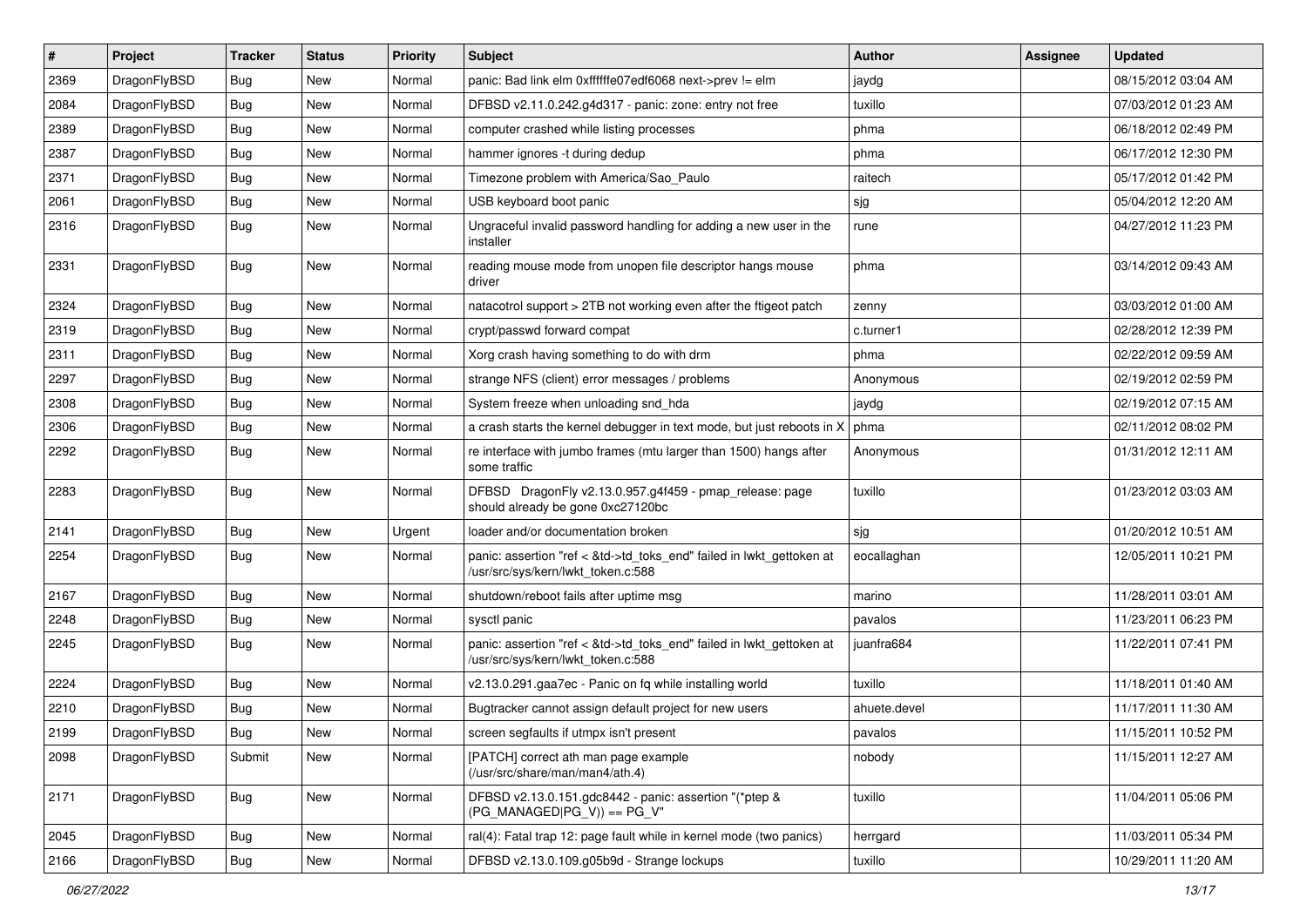| $\vert$ # | Project      | <b>Tracker</b> | <b>Status</b> | <b>Priority</b> | Subject                                                                                    | <b>Author</b> | Assignee | <b>Updated</b>      |
|-----------|--------------|----------------|---------------|-----------------|--------------------------------------------------------------------------------------------|---------------|----------|---------------------|
| 2161      | DragonFlyBSD | <b>Bug</b>     | New           | Normal          | Outdated xorg.conf file gets installed into etc and screws up mouse                        | eocallaghan   |          | 10/27/2011 01:51 PM |
| 2164      | DragonFlyBSD | <b>Bug</b>     | <b>New</b>    | Normal          | panic on reboot from usb.                                                                  | eocallaghan   |          | 10/27/2011 09:29 AM |
| 2158      | DragonFlyBSD | <b>Bug</b>     | <b>New</b>    | Normal          | iwn panics with assertion on boot.                                                         | eocallaghan   |          | 10/24/2011 04:13 PM |
| 2154      | DragonFlyBSD | <b>Bug</b>     | New           | Normal          | vkernel copyout() doesn't return EFAULT on error                                           | vsrinivas     |          | 10/20/2011 03:53 AM |
| 2153      | DragonFlyBSD | <b>Bug</b>     | <b>New</b>    | Normal          | Too many unuseful warnings at boot                                                         | juanfra684    |          | 10/18/2011 10:16 PM |
| 2140      | DragonFlyBSD | Bug            | New           | High            | hammer io delallocate panic with 'duplicate entry' message                                 | ttw           |          | 10/07/2011 12:22 PM |
| 2138      | DragonFlyBSD | Bug            | <b>New</b>    | Normal          | > 100% CPU usage                                                                           | robin.carey1  |          | 09/26/2011 12:20 PM |
| 2129      | DragonFlyBSD | Bug            | New           | Normal          | DFBSD v2.11.0.661.gf9438 i386 - panic: lockmgr thrd sleep                                  | tuxillo       |          | 09/05/2011 09:49 AM |
| 2124      | DragonFlyBSD | Bug            | <b>New</b>    | Normal          | getty repeating too quickly on port /dev/ttyv0                                             | sgeorge.ml    |          | 09/01/2011 04:28 AM |
| 2125      | DragonFlyBSD | Bug            | New           | Normal          | Weird garbage in dmesg                                                                     | herrgard      |          | 08/30/2011 08:04 PM |
| 2123      | DragonFlyBSD | Bug            | <b>New</b>    | Normal          | hammer is losing files                                                                     | schmir        |          | 08/30/2011 07:56 PM |
| 2115      | DragonFlyBSD | Bug            | New           | Normal          | [msk] system freeze after receive some paquet                                              | bsdsx         |          | 08/22/2011 10:22 AM |
| 2117      | DragonFlyBSD | Bug            | New           | High            | ACPI and/or bce(4) problem with 2.11.0.673.g0d557 on HP DL380<br>G6                        | pauska        |          | 08/22/2011 10:15 AM |
| 2107      | DragonFlyBSD | Bug            | New           | Normal          | 2.10.1 sata dvd drive issue                                                                | ausppc        |          | 07/31/2011 08:41 PM |
| 2104      | DragonFlyBSD | Bug            | New           | Normal          | network configuration seg. fault on install CD                                             | navratil      |          | 07/26/2011 07:55 AM |
| 2099      | DragonFlyBSD | Bug            | New           | Normal          | page fault panic in vm system                                                              | pavalos       |          | 07/10/2011 08:51 AM |
| 1867      | DragonFlyBSD | Bug            | New           | Normal          | it(4) motherboard and fan problems                                                         | tuxillo       |          | 07/08/2011 10:48 AM |
| 2095      | DragonFlyBSD | Bug            | New           | Low             | Running installer post-install: Unsupported DFUI transport "                               | greenrd       |          | 06/26/2011 09:20 AM |
| 2094      | DragonFlyBSD | Bug            | <b>New</b>    | Normal          | Segfault when gdb printing backtrace from core dump                                        | greenrd       |          | 06/25/2011 04:14 PM |
| 2071      | DragonFlyBSD | Bug            | New           | High            | Panic on assertion: (int)(flg->seq - seq) > 0 in hammer_flusher_flush<br>after inode error | vsrinivas     |          | 06/12/2011 07:59 AM |
| 2085      | DragonFlyBSD | Bug            | New           | Normal          | panic: assertion: (m->flags & PG_MAPPED) == 0 in<br>vm_page_free_toq                       | vsrinivas     |          | 06/10/2011 07:48 AM |
| 2080      | DragonFlyBSD | Bug            | <b>New</b>    | Normal          | panic: lockmgr thrd_sleep: called from interrupt, ipi, or hard code<br>section             | rumcic        |          | 05/30/2011 05:06 PM |
| 2082      | DragonFlyBSD | Bug            | <b>New</b>    | Normal          | dfbsd 2.10.1 amd64 - mc port build error with 'bmake bin-install'                          | sun-doctor    |          | 05/25/2011 07:18 PM |
| 2078      | DragonFlyBSD | Bug            | New           | Normal          | DFBSD i386 v2.11.0.201.g3ed2f - Panic during installworld into a<br>vn0 device             | tuxillo       |          | 05/19/2011 07:50 PM |
| 2077      | DragonFlyBSD | <b>Bug</b>     | <b>New</b>    | Normal          | USB devices conflicting                                                                    | srussell      |          | 05/17/2011 05:12 PM |
| 2072      | DragonFlyBSD | Bug            | New           | Normal          | Fatal trap 12: stopped at lwkt_send_ipiq3                                                  | rumcic        |          | 05/17/2011 04:12 AM |
| 2075      | DragonFlyBSD | <b>Bug</b>     | New           | Normal          | pflogd on x86 64                                                                           | fanch         |          | 05/16/2011 04:04 PM |
| 1874      | DragonFlyBSD | Bug            | <b>New</b>    | Normal          | mpd listening on all IPs, accepting only on one                                            | rumcic        |          | 05/08/2011 01:01 PM |
| 2052      | DragonFlyBSD | <b>Bug</b>     | New           | Normal          | Kernel panic: CPU APIC ID out of range                                                     | Anonymous     |          | 05/02/2011 11:06 AM |
| 2055      | DragonFlyBSD | <b>Bug</b>     | New           | Normal          | $ssh + IPV6 + bridge \Rightarrow$ connection freezes                                       | steve         |          | 04/24/2011 07:13 PM |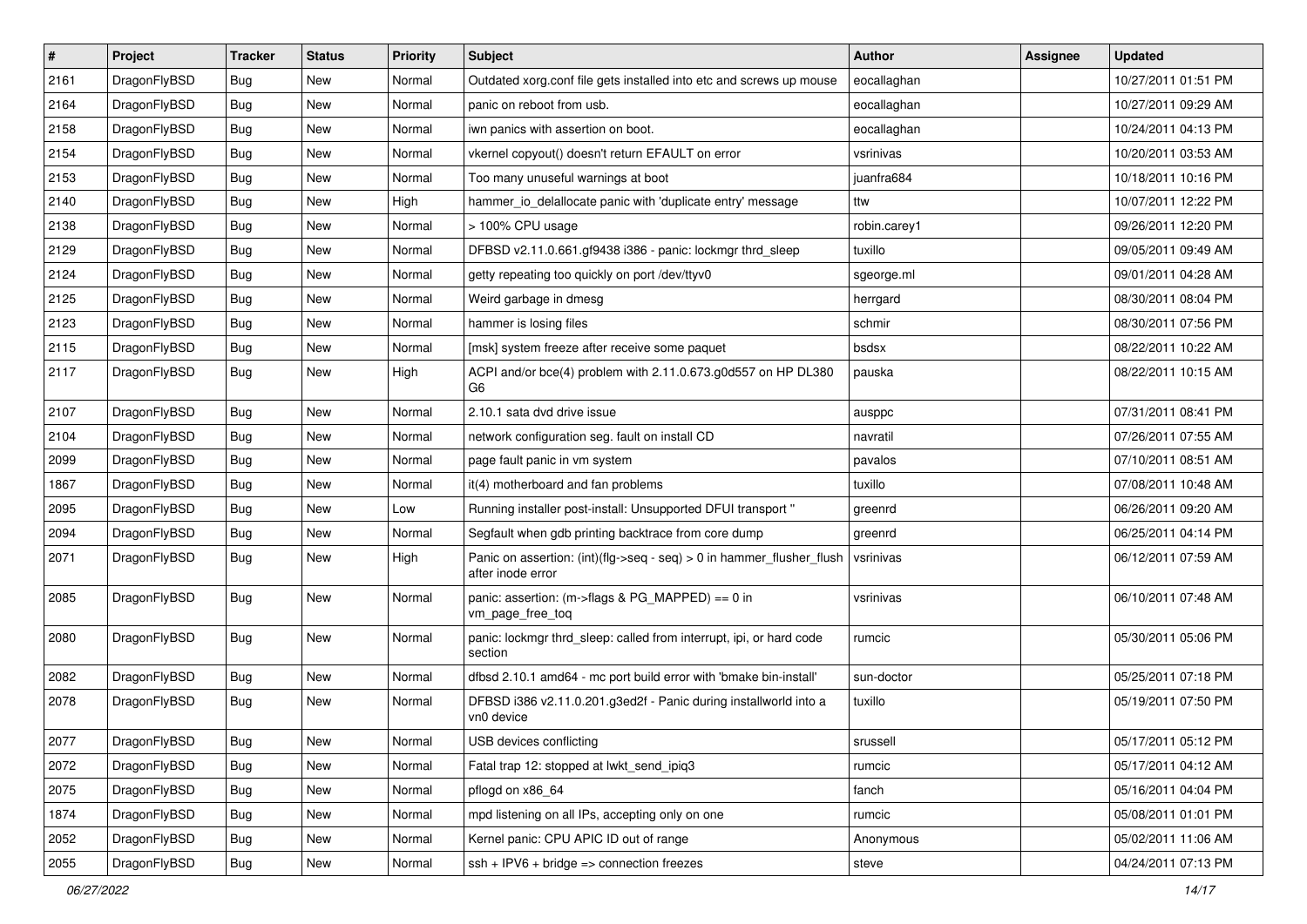| $\sharp$ | Project      | <b>Tracker</b> | <b>Status</b> | <b>Priority</b> | Subject                                                                                                                                                                                           | Author             | Assignee | <b>Updated</b>      |
|----------|--------------|----------------|---------------|-----------------|---------------------------------------------------------------------------------------------------------------------------------------------------------------------------------------------------|--------------------|----------|---------------------|
| 2051     | DragonFlyBSD | Bug            | New           | Normal          | No ipv6 lan route entry created on 2.10                                                                                                                                                           | ftigeot            |          | 04/21/2011 10:37 AM |
| 2048     | DragonFlyBSD | Bug            | New           | Normal          | panic: ffs sync: rofs mod                                                                                                                                                                         | pavalos            |          | 04/12/2011 05:45 AM |
| 1984     | DragonFlyBSD | Bug            | New           | Normal          | hammer mount fails after crash - HAMMER: FIFO record bad head<br>signature                                                                                                                        | thomas.nikolajsen  |          | 03/08/2011 06:57 PM |
| 2004     | DragonFlyBSD | Bug            | <b>New</b>    | Normal          | LWKT_WAIT_IPIQ panic                                                                                                                                                                              | steve              |          | 03/08/2011 05:46 PM |
| 2008     | DragonFlyBSD | Bug            | New           | Normal          | lwkt setcpu remote: td->td flags 00800621 console flood                                                                                                                                           | pavalos            |          | 03/06/2011 09:37 PM |
| 2020     | DragonFlyBSD | Bug            | New           | Low             | Port brcm80211 driver from Linux to DragonFly BSD                                                                                                                                                 | studer             |          | 03/05/2011 10:54 PM |
| 1990     | DragonFlyBSD | Bug            | New           | Normal          | /mnt too large to mount                                                                                                                                                                           | peur.neu           |          | 02/16/2011 11:24 PM |
| 1873     | DragonFlyBSD | Bug            | New           | Normal          | Panic upon usb mouse detach and reattaching                                                                                                                                                       | rumcic             |          | 02/01/2011 09:53 AM |
| 1949     | DragonFlyBSD | Bug            | <b>New</b>    | Normal          | iwn panic                                                                                                                                                                                         | pavalos            |          | 01/30/2011 03:21 AM |
| 1961     | DragonFlyBSD | Bug            | New           | Normal          | Can't create dump from DDB                                                                                                                                                                        | shamaz             |          | 01/29/2011 09:02 PM |
| 1884     | DragonFlyBSD | Bug            | New           | Normal          | System completely freezes while listening music (devbuf: malloc<br>limit exceeded)                                                                                                                | shamaz             |          | 01/24/2011 05:00 PM |
| 1959     | DragonFlyBSD | Bug            | New           | Normal          | DFBSD v2.9.1.422.gc98f2 - Panic during boot - IPv6 and PF                                                                                                                                         | tuxillo            |          | 01/13/2011 03:37 AM |
| 1951     | DragonFlyBSD | Bug            | New           | Normal          | dma_timeouts at phyaddr on a good hdd                                                                                                                                                             | peur.neu           |          | 01/04/2011 07:12 AM |
| 1944     | DragonFlyBSD | Bug            | New           | Normal          | panic: backing object 0xdea7b258 was somehow re-referenced<br>during collapse!                                                                                                                    | sepherosa          |          | 12/27/2010 02:06 AM |
| 1943     | DragonFlyBSD | Bug            | <b>New</b>    | Normal          | hammer assertion panic                                                                                                                                                                            | peter              |          | 12/27/2010 12:45 AM |
| 1941     | DragonFlyBSD | Bug            | <b>New</b>    | Normal          | wlan config crash                                                                                                                                                                                 | abandon.every.hope |          | 12/24/2010 07:54 PM |
| 599      | DragonFlyBSD | Bug            | New           | Urgent          | 1.9.0 reproducable panic                                                                                                                                                                          | pavalos            |          | 12/22/2010 01:08 AM |
| 1939     | DragonFlyBSD | Bug            | New           | Normal          | Panic on nightly build and stress test box                                                                                                                                                        | lentferj           |          | 12/18/2010 08:41 AM |
| 1935     | DragonFlyBSD | Bug            | New           | Normal          | mouse does not work after switching between x and console                                                                                                                                         | shamaz             |          | 12/13/2010 10:06 AM |
| 1463     | DragonFlyBSD | Bug            | <b>New</b>    | Normal          | Mountroot before drives are initialized                                                                                                                                                           | elekktretterr      |          | 12/07/2010 01:30 PM |
| 1923     | DragonFlyBSD | Bug            | <b>New</b>    | Normal          | Abysmal NFS performance with IPv6                                                                                                                                                                 | ftigeot            |          | 12/05/2010 09:34 PM |
| 1917     | DragonFlyBSD | Bug            | New           | Normal          | panic: assertion: (RB_EMPTY(&ip->rec_tree) && (ip->flags &<br>HAMMER_INODE_XDIRTY) == 0)    (!RB_EMPTY(&ip->rec_tree)<br>&& (ip->flags & HAMMER_INODE_XDIRTY) != 0) in<br>hammer_flush_inode_done | qhwt.dfly          |          | 11/24/2010 03:23 AM |
| 1920     | DragonFlyBSD | Bug            | New           | High            | system hangs                                                                                                                                                                                      | zhtw               |          | 11/22/2010 08:59 AM |
| 1916     | DragonFlyBSD | Bug            | <b>New</b>    | Normal          | Constant crashes on x86 64 with UFS                                                                                                                                                               | lentferj           |          | 11/21/2010 07:40 PM |
| 1913     | DragonFlyBSD | <b>Bug</b>     | New           | Normal          | panic: assertion: ip->flush_state != HAMMER_FST_FLUSH in<br>hammer_flush_inode_core                                                                                                               | swildner           |          | 11/20/2010 05:27 PM |
| 1907     | DragonFlyBSD | <b>Bug</b>     | New           | Normal          | Hammer crash in hammer_flusher_flush()                                                                                                                                                            | swildner           |          | 11/11/2010 05:07 AM |
| 1882     | DragonFlyBSD | <b>Bug</b>     | <b>New</b>    | Low             | Idea for handling new USB vendor/device codes                                                                                                                                                     | bmk                |          | 10/20/2010 12:15 PM |
| 1786     | DragonFlyBSD | <b>Bug</b>     | New           | Normal          | Calling NULL function pointer initiates panic loop                                                                                                                                                | sjg                |          | 10/11/2010 05:28 PM |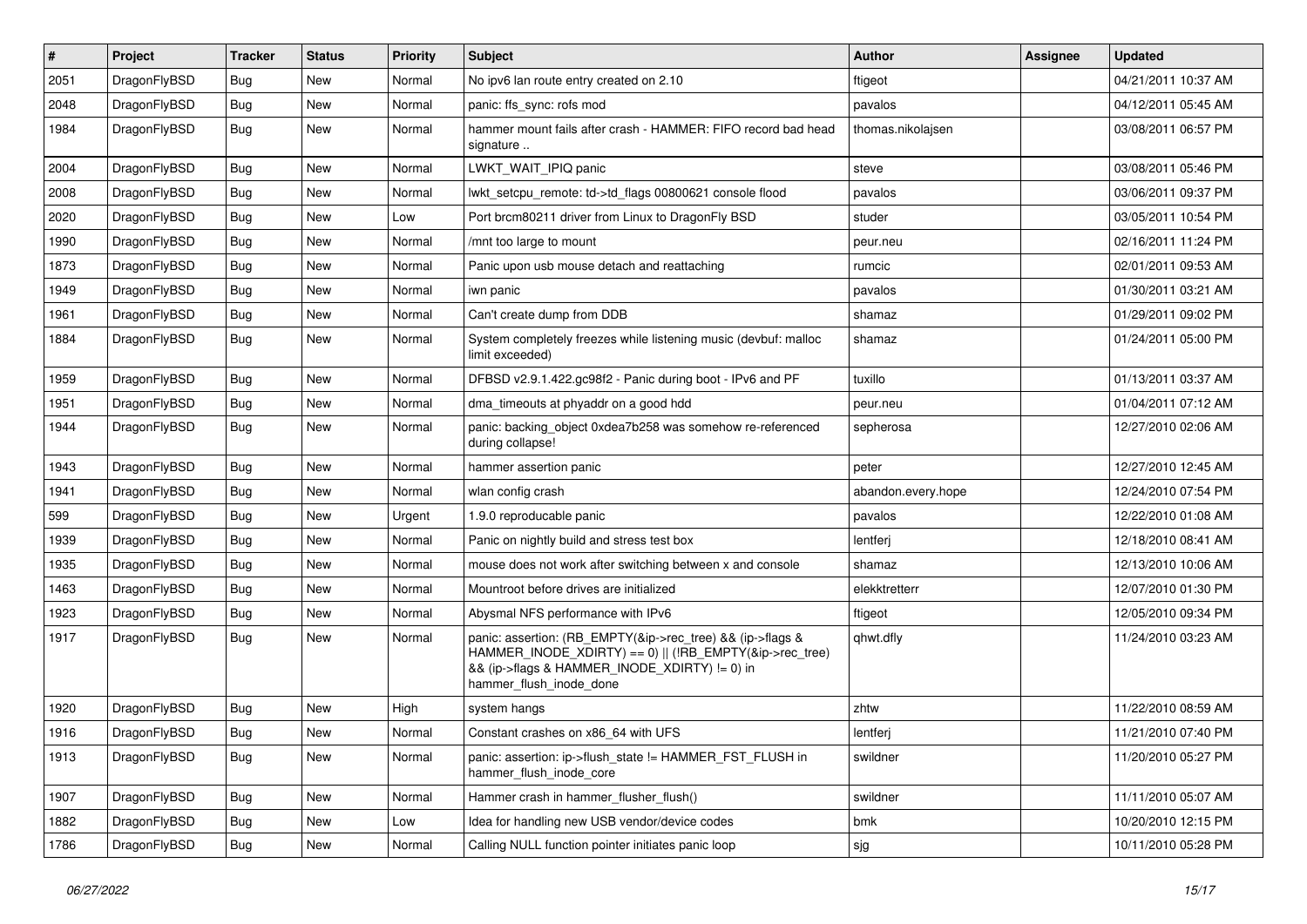| #    | Project      | <b>Tracker</b> | <b>Status</b> | <b>Priority</b> | Subject                                                                                                                                                  | <b>Author</b> | Assignee  | <b>Updated</b>      |
|------|--------------|----------------|---------------|-----------------|----------------------------------------------------------------------------------------------------------------------------------------------------------|---------------|-----------|---------------------|
| 1861 | DragonFlyBSD | Bug            | New           | Normal          | panic via kprintf (lockmgr called in a hard section)                                                                                                     | vsrinivas     |           | 10/11/2010 12:56 AM |
| 1538 | DragonFlyBSD | Bug            | <b>New</b>    | Low             | mountroot should probe file systems                                                                                                                      | corecode      | alexh     | 11/24/2010 06:35 PM |
| 1430 | DragonFlyBSD | Bug            | New           | Normal          | Buggy $w(1)$ ?                                                                                                                                           | hasso         | alexh     | 11/24/2010 08:09 AM |
| 3154 | DragonFlyBSD | Submit         | New           | Normal          | Update serial handling in bootloader                                                                                                                     | ddegroot      | dillon    | 11/06/2018 11:21 PM |
| 2092 | DragonFlyBSD | Bug            | <b>New</b>    | Normal          | Panic: Bad link elm 0x next->prev != elm                                                                                                                 | masterblaster | dillon    | 12/04/2011 12:49 PM |
| 2870 | DragonFlyBSD | Bug            | <b>New</b>    | High            | Broken text and icons when glamor acceleration is used                                                                                                   | 375gnu        | ftigeot   | 01/31/2016 12:13 AM |
| 1964 | DragonFlyBSD | Bug            | New           | Normal          | iwn (panic assertion : wlan assert serialized)                                                                                                           | sjmm.ptr      | josepht   | 02/01/2011 12:57 PM |
| 1946 | DragonFlyBSD | Bug            | <b>New</b>    | Normal          | ieee80211 panic                                                                                                                                          | pavalos       | josepht   | 01/27/2011 06:00 PM |
| 1969 | DragonFlyBSD | Bug            | New           | Normal          | pf-related network problem                                                                                                                               | pavalos       | lentferj  | 02/01/2011 06:57 PM |
| 679  | DragonFlyBSD | <b>Bug</b>     | New           | Low             | Netgraph backward compatibility for old *LEN constants                                                                                                   | nant          | nant      | 02/18/2014 05:45 AM |
| 2822 | DragonFlyBSD | Bug            | New           | Normal          | USB 3.0 stick throws "reading primary partition table: error<br>accessing offset 000[] for 152" error, while the stick works on any<br>other OS I tested | revuwa        | profmakx  | 06/29/2015 05:56 AM |
| 600  | DragonFlyBSD | Bug            | <b>New</b>    | Low             | /sys/libkern/karc4random                                                                                                                                 | robin carey5  | profmakx  | 01/19/2015 03:07 AM |
| 2746 | DragonFlyBSD | Bug            | New           | Normal          | some fraction of xterms started from the xmonad window manager<br>get killed with SIGALRM                                                                | isenmann      | profmakx  | 12/28/2014 02:51 AM |
| 2825 | DragonFlyBSD | Bug            | <b>New</b>    | High            | 3x dhclient = hanging system (objcache exhausted)                                                                                                        | jaccovonb     | sepherosa | 05/11/2021 03:55 AM |
| 1769 | DragonFlyBSD | Bug            | New           | Normal          | panic: assertion: _tp->tt_msg->tt_cpuid == mycpuid in<br>tcp callout active                                                                              | pavalos       | sjg       | 05/15/2022 11:07 AM |
| 1532 | DragonFlyBSD | Bug            | <b>New</b>    | Low             | jemalloc doesn't work on DragonFly                                                                                                                       | hasso         | sjg       | 08/02/2011 01:14 AM |
| 2585 | DragonFlyBSD | Bug            | <b>New</b>    | Normal          | Dfly 3.4.3 on ESXi 5.1, HP Smart Array P410 passthrough<br>recognised, but not functioning                                                               | yggdrasil     | swildner  | 05/09/2022 08:14 AM |
| 1714 | DragonFlyBSD | Bug            | <b>New</b>    | Low             | hwpmc                                                                                                                                                    | alexh         | swildner  | 08/18/2012 02:03 PM |
| 341  | DragonFlyBSD | Bug            | New           | Normal          | Vinum erroneously repors devices as busy                                                                                                                 | corecode      | swildner  | 01/21/2012 04:50 AM |
| 2265 | DragonFlyBSD | Bug            | <b>New</b>    | Normal          | mbsrtowcs does not properly handle invalid mbstate t in ps                                                                                               | c.turner1     | swildner  | 01/10/2012 07:56 PM |
| 2252 | DragonFlyBSD | Bug            | New           | Low             | snd hda not useable if loaded via /boot/loader.conf                                                                                                      | xbit          | swildner  | 12/14/2011 12:23 AM |
| 731  | DragonFlyBSD | Bug            | New           | Normal          | system freeze on "slice too large"                                                                                                                       | corecode      | tuxillo   | 06/25/2022 04:01 AM |
| 1876 | DragonFlyBSD | Bug            | <b>New</b>    | Normal          | devfs in jail + logging out from console(ttyv1+) -> panic                                                                                                | qhwt.dfly     | tuxillo   | 05/31/2022 03:24 PM |
| 3314 | DragonFlyBSD | Bug            | New           | Normal          | Bring virtio console(4) from FreeBSD                                                                                                                     | tuxillo       | tuxillo   | 05/29/2022 08:24 AM |
| 1293 | DragonFlyBSD | <b>Bug</b>     | New           | Normal          | 2.2.1-REL Installer Request                                                                                                                              | mk            | tuxillo   | 05/11/2021 04:00 AM |
| 1556 | DragonFlyBSD | Bug            | New           | Normal          | many processes stuck in "hmrrcm", system unusable                                                                                                        | corecode      | tuxillo   | 05/11/2021 03:52 AM |
| 1474 | DragonFlyBSD | <b>Bug</b>     | New           | Normal          | ithread 1 unexpectedly rescheduled                                                                                                                       | corecode      | tuxillo   | 05/11/2021 03:52 AM |
| 1442 | DragonFlyBSD | <b>Bug</b>     | New           | Normal          | blocking SIGSEGV and triggering a segment violation produces an<br>all CPU consuming process                                                             | corecode      | tuxillo   | 05/11/2021 03:52 AM |
| 1440 | DragonFlyBSD | <b>Bug</b>     | New           | Normal          | ptrace/gdb doesn't work after process blocks SIGTRAP                                                                                                     | corecode      | tuxillo   | 05/11/2021 03:52 AM |